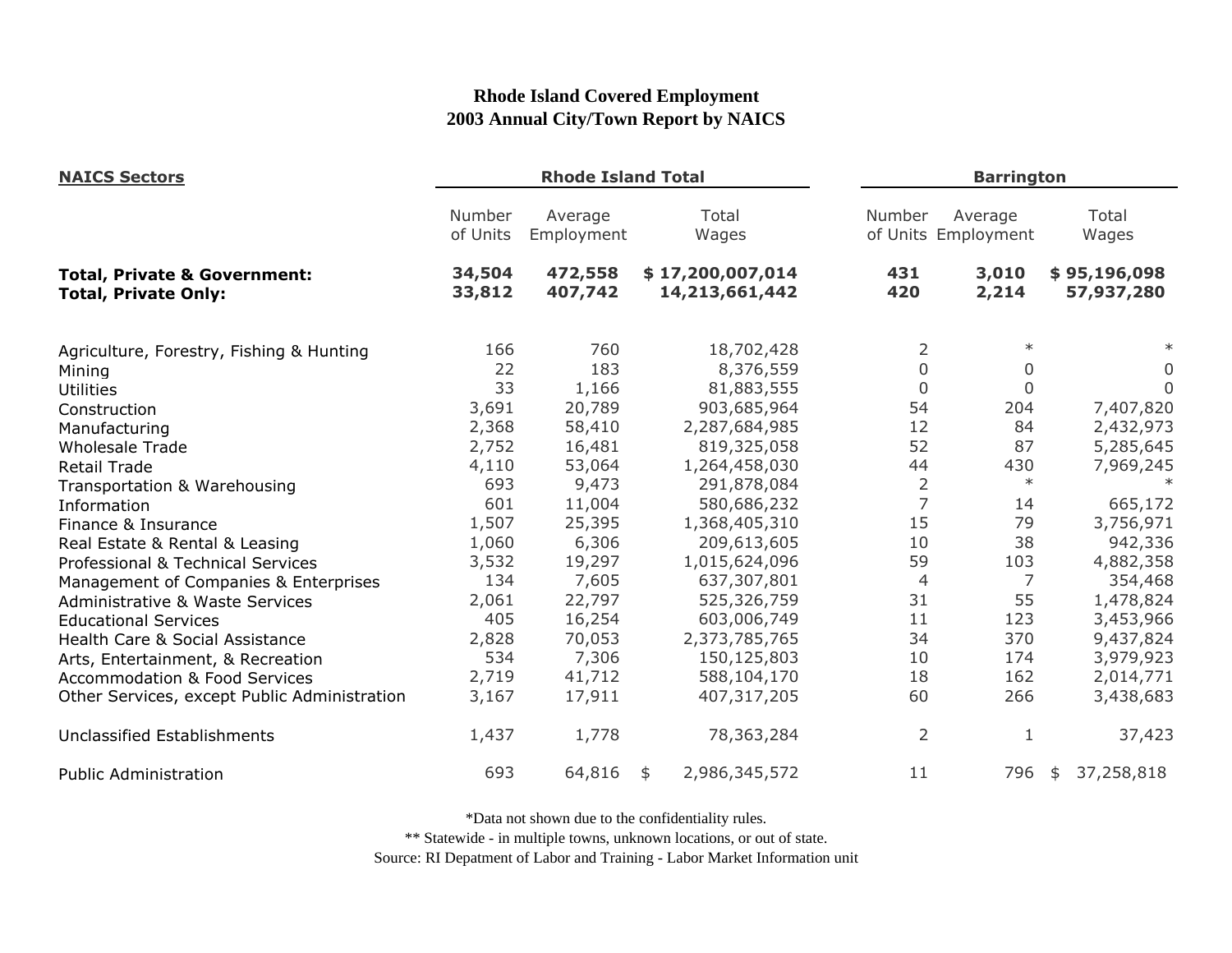| <b>NAICS Sectors</b>                                                   |                | <b>Bristol</b>                 |                              |                | <b>Burrilville</b>             |                            |  |
|------------------------------------------------------------------------|----------------|--------------------------------|------------------------------|----------------|--------------------------------|----------------------------|--|
|                                                                        | Number         | Average<br>of Units Employment | Total<br>Wages               | Number         | Average<br>of Units Employment | Total<br>Wages             |  |
| <b>Total, Private &amp; Government:</b><br><b>Total, Private Only:</b> | 568<br>554     | 7,067<br>6,164                 | \$208,258,933<br>175,477,747 | 282<br>266     | 2,894<br>2,250                 | \$87,660,290<br>64,064,710 |  |
| Agriculture, Forestry, Fishing & Hunting                               | 2              | $\ast$                         | $\ast$                       | 2              | $\ast$                         |                            |  |
| Mining                                                                 | $\mathbf 0$    | $\Omega$                       | 0                            | 0              | $\Omega$                       | 0                          |  |
| Utilities                                                              | $\mathbf 0$    | $\mathbf 0$                    | 0                            | $\overline{2}$ | $\ast$                         |                            |  |
| Construction                                                           | 91             | 431                            | 15,087,560                   | 60             | 197                            | 6,688,948                  |  |
| Manufacturing                                                          | 75             | 1,348                          | 47,082,195                   | 19             | 564                            | 21,868,278                 |  |
| <b>Wholesale Trade</b>                                                 | 34             | 125                            | 6,843,430                    | 29             | 73                             | 4,281,630                  |  |
| <b>Retail Trade</b>                                                    | 65             | 685                            | 15,496,090                   | 19             | 157                            | 2,599,748                  |  |
| Transportation & Warehousing                                           | 8              | 40                             | 1,186,897                    | 3              | 10                             | 536,012                    |  |
| Information                                                            | $\overline{2}$ | $\ast$                         | $\ast$                       | 3              | 18                             | 334,186                    |  |
| Finance & Insurance                                                    | 20             | 134                            | 4,609,781                    | 6              | 34                             | 1,337,806                  |  |
| Real Estate & Rental & Leasing                                         | 17             | 80                             | 1,965,689                    | 9              | 20                             | 451,368                    |  |
| Professional & Technical Services                                      | 41             | 83                             | 3,122,739                    | 18             | 49                             | 2,309,921                  |  |
| Management of Companies & Enterprises                                  | 3              | 14                             | 596,632                      | $\overline{2}$ | $\ast$                         |                            |  |
| Administrative & Waste Services                                        | 34             | 140                            | 4,376,704                    | 12             | 23                             | 572,959                    |  |
| <b>Educational Services</b>                                            | 9              | 1,158                          | 39,196,127                   | $\overline{2}$ | $\ast$                         |                            |  |
| Health Care & Social Assistance                                        | 36             | 839                            | 19,472,327                   | 20             | 505                            | 10,899,466                 |  |
| Arts, Entertainment, & Recreation                                      | 13             | 79                             | 1,017,825                    | 8              | 69                             | 796,084                    |  |
| <b>Accommodation &amp; Food Services</b>                               | 51             | 691                            | 8,209,726                    | 23             | 348                            | 4,624,201                  |  |
| Other Services, except Public Administration                           | 60             | 248                            | 4,997,244                    | 31             | 100                            | 1,816,667                  |  |
| Unclassified Establishments                                            | $\mathbf 0$    | $\mathbf 0$                    | 0                            | 1              | 1                              | 113789                     |  |
| <b>Public Administration</b>                                           | 15             | 903                            | 32,781,186<br>\$             | 17             | 644                            | 23,595,580<br>\$           |  |

\*Data not shown due to the confidentiality rules.

\*\* Statewide - in multiple towns, unknown locations, or out of state.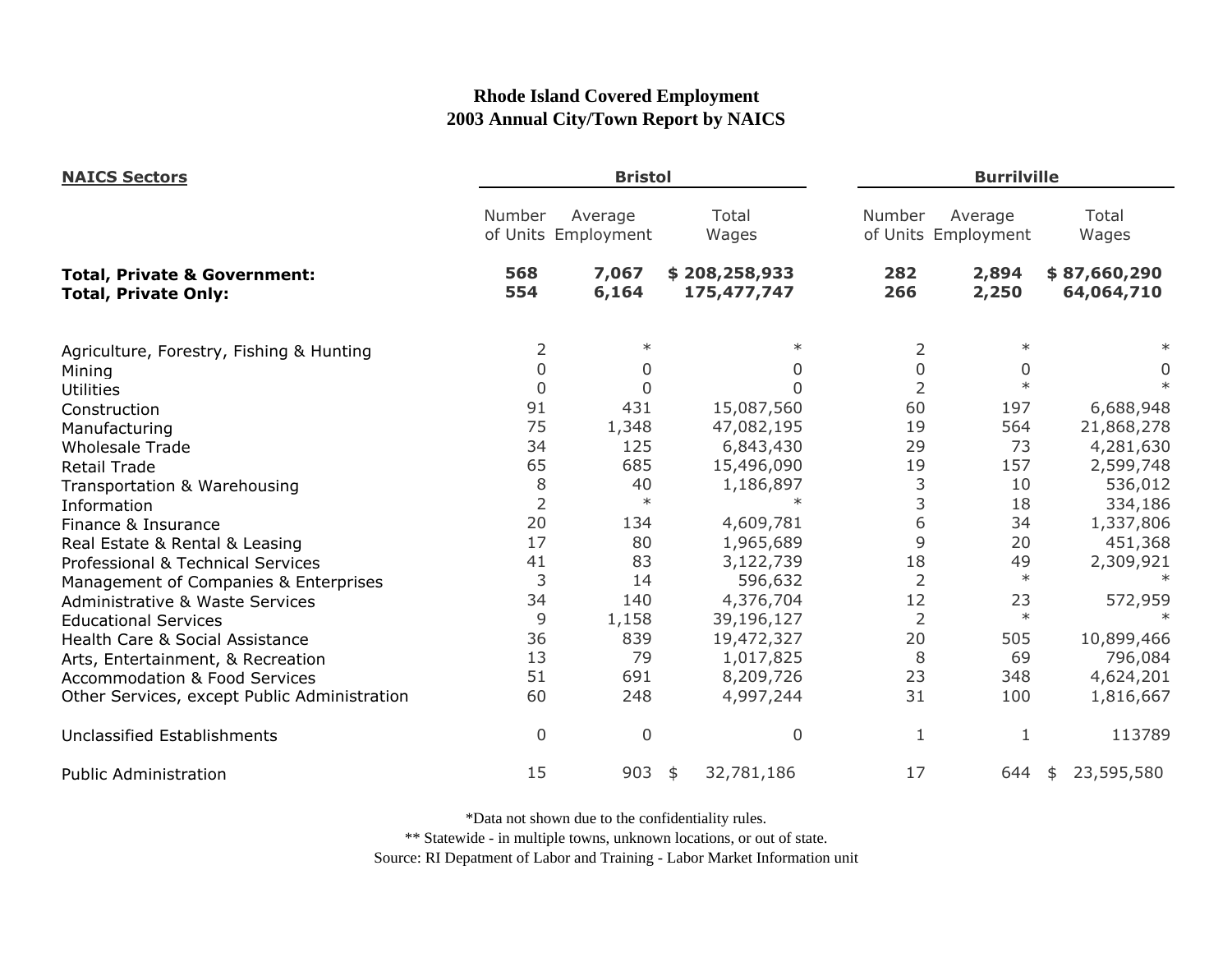| <b>NAICS Sectors</b>                                                   |                | <b>Central Falls</b>           |                                |            | <b>Charlestown</b>             |                            |  |  |
|------------------------------------------------------------------------|----------------|--------------------------------|--------------------------------|------------|--------------------------------|----------------------------|--|--|
|                                                                        | Number         | Average<br>of Units Employment | Total<br>Wages                 | Number     | Average<br>of Units Employment | Total<br>Wages             |  |  |
| <b>Total, Private &amp; Government:</b><br><b>Total, Private Only:</b> | 260<br>249     | 3,479<br>2,656                 | \$111,164,229.00<br>76,181,588 | 234<br>222 | 1,656<br>1,461                 | \$50,996,304<br>44,115,261 |  |  |
| Agriculture, Forestry, Fishing & Hunting                               | 0              | 0                              | 0                              | 3          | 2                              | 12,422                     |  |  |
| Mining                                                                 |                | 0                              |                                |            | $\ast$                         |                            |  |  |
| <b>Utilities</b>                                                       | 0              | 0                              |                                | 0          | 0                              |                            |  |  |
| Construction                                                           | 31             | 157                            | 5,825,908                      | 54         | 181                            | 7,647,450                  |  |  |
| Manufacturing                                                          | 41             | 1,014                          | 35,828,034                     | 7          | 352                            | 13,954,315                 |  |  |
| <b>Wholesale Trade</b>                                                 | 12             | 145                            | 4,962,453                      | 13         | 39                             | 1,755,678                  |  |  |
| <b>Retail Trade</b>                                                    | 37             | 321                            | 6,600,688                      | 23         | 162                            | 3,996,148                  |  |  |
| Transportation & Warehousing                                           | 9              | 54                             | 853,045                        | 6          | 118                            | 2,005,193                  |  |  |
| Information                                                            | $\Omega$       | $\mathbf 0$                    | ∩                              | 4          | 14                             | 304,762                    |  |  |
| Finance & Insurance                                                    | 10             | 106                            | 3,350,806                      | 5          | 29                             | 1,335,865                  |  |  |
| Real Estate & Rental & Leasing                                         |                | 52                             | 1,396,472                      | 11         | 22                             | 1,182,028                  |  |  |
| Professional & Technical Services                                      |                | 9                              | 386,827                        | 22         | 35                             | 1,373,604                  |  |  |
| Management of Companies & Enterprises                                  |                | $\ast$                         |                                | 1          | $\ast$                         |                            |  |  |
| <b>Administrative &amp; Waste Services</b>                             | 9              | 130                            | 4,145,870                      | 14         | 51                             | 1,465,435                  |  |  |
| <b>Educational Services</b>                                            | $\Omega$       | 0                              | O                              | 1          | $\ast$                         |                            |  |  |
| Health Care & Social Assistance                                        | 19             | 260                            | 6,647,962                      | 15         | 166                            | 4,552,513                  |  |  |
| Arts, Entertainment, & Recreation                                      | $\overline{2}$ | $\ast$                         |                                | 7          | 9                              | 122,720                    |  |  |
| <b>Accommodation &amp; Food Services</b>                               | 38             | 279                            | 3,035,055                      | 22         | 220                            | 3,118,433                  |  |  |
| Other Services, except Public Administration                           | 29             | 126                            | 3,019,305                      | 16         | 58                             | 1,193,638                  |  |  |
| <b>Unclassified Establishments</b>                                     | $\overline{0}$ | $\mathbf 0$                    | 0                              | 0          | $\Omega$                       | $\Omega$                   |  |  |
| <b>Public Administration</b>                                           | 12             | 823                            | 34,982,641<br>\$               | 13         | 196                            | 6,881,043<br>-\$           |  |  |

\*Data not shown due to the confidentiality rules.

\*\* Statewide - in multiple towns, unknown locations, or out of state.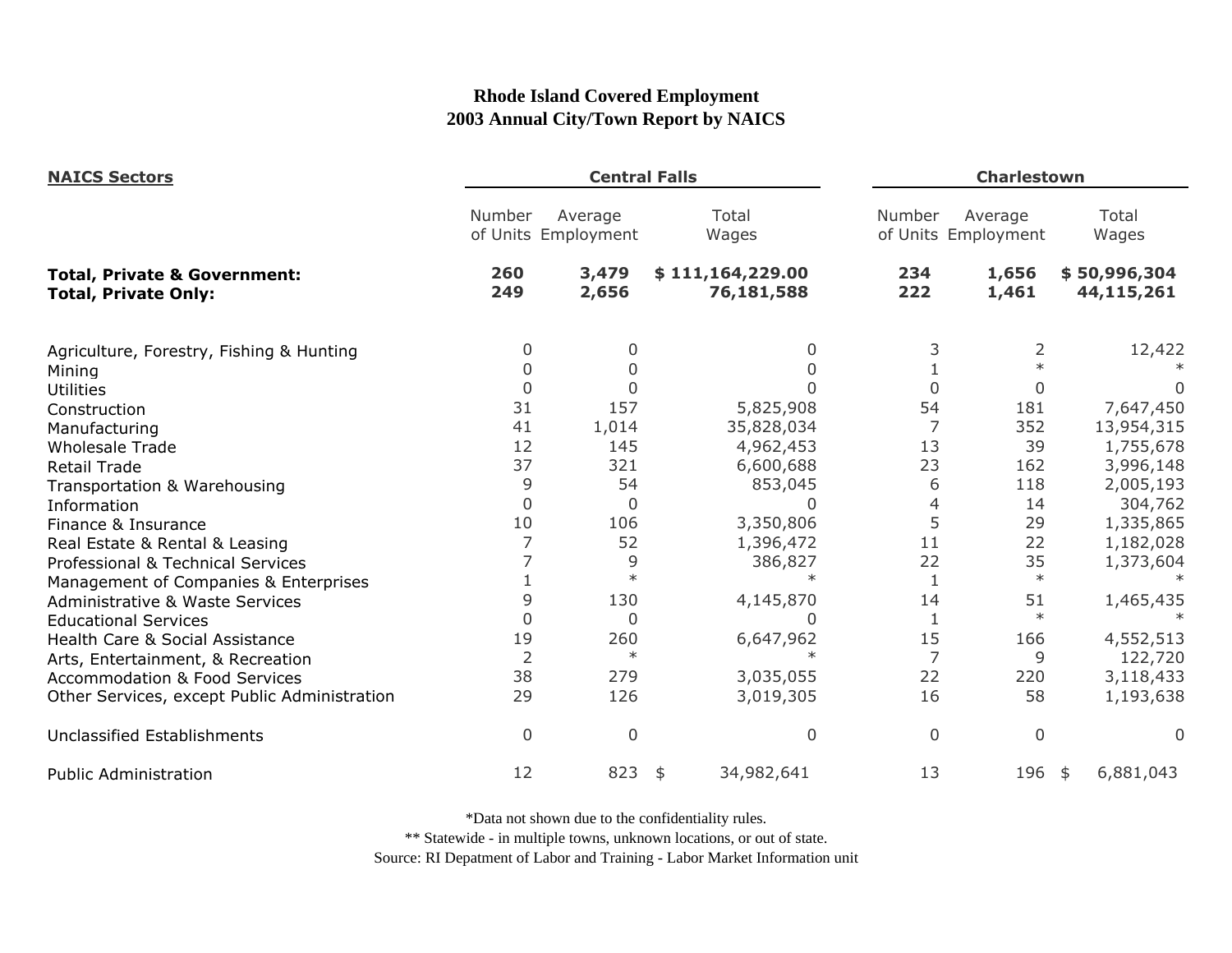| <b>NAICS Sectors</b>                                                   |            | <b>Coventry</b>                |                              | <b>Cranston</b>    |                       |                                |
|------------------------------------------------------------------------|------------|--------------------------------|------------------------------|--------------------|-----------------------|--------------------------------|
|                                                                        | Number     | Average<br>of Units Employment | Total<br>Wages               | Number<br>of Units | Average<br>Employment | Total<br>Wages                 |
| <b>Total, Private &amp; Government:</b><br><b>Total, Private Only:</b> | 698<br>674 | 7,636<br>6,303                 | \$224,253,451<br>173,634,706 | 2,403<br>2,383     | 36,941<br>29,787      | \$1,308,313,610<br>946,411,005 |
| Agriculture, Forestry, Fishing & Hunting                               | 2          | $\ast$                         | $\ast$                       | 7                  | 29                    | 645,319                        |
| Mining                                                                 | $\Omega$   | $\mathbf 0$                    | 0                            | $\overline{2}$     | $\ast$                |                                |
| <b>Utilities</b>                                                       |            | $\ast$                         | $\ast$                       | $1\,$              | $\ast$                |                                |
| Construction                                                           | 124        | 626                            | 21,366,032                   | 274                | 1,723                 | 78,905,493                     |
| Manufacturing                                                          | 56         | 941                            | 46,953,303                   | 216                | 5,244                 | 202,171,777                    |
| <b>Wholesale Trade</b>                                                 | 52         | 220                            | 8,877,244                    | 205                | 1,606                 | 75,557,052                     |
| <b>Retail Trade</b>                                                    | 89         | 1,361                          | 30,956,855                   | 307                | 4,976                 | 114,571,074                    |
| Transportation & Warehousing                                           | 17         | 143                            | 3,277,197                    | 57                 | 717                   | 27,015,925                     |
| Information                                                            | 5          | 14                             | 437,843                      | 32                 | 1,392                 | 65,432,899                     |
| Finance & Insurance                                                    | 26         | 166                            | 5,171,879                    | 131                | 1275                  | 69,733,884                     |
| Real Estate & Rental & Leasing                                         | 20         | 64                             | 1,697,025                    | 75                 | 598                   | 16,603,682                     |
| Professional & Technical Services                                      | 53         | 166                            | 5,656,592                    | 226                | 1,303                 | 55,270,897                     |
| Management of Companies & Enterprises                                  | 5          | 18                             | 811,778                      | 9                  | 185                   | 6,454,766                      |
| <b>Administrative &amp; Waste Services</b>                             | 47         | 178                            | 4,283,035                    | 147                | 2,489                 | 48,431,457                     |
| <b>Educational Services</b>                                            | 9          | 120                            | 2,670,846                    | 29                 | 260                   | 4,503,353                      |
| Health Care & Social Assistance                                        | 38         | 926                            | 22,213,650                   | 242                | 3,307                 | 101,385,390                    |
| Arts, Entertainment, & Recreation                                      | 7          | 22                             | 564,748                      | 23                 | 289                   | 4,484,798                      |
| <b>Accommodation &amp; Food Services</b>                               | 62         | 1027                           | 11,254,053                   | 164                | 2,747                 | 38,277,844                     |
| Other Services, except Public Administration                           | 67         | 295                            | 7,154,572                    | 241                | 1,640                 | 36,784,398                     |
| Unclassified Establishments                                            | 1          | 7                              | 151,907                      | $\overline{2}$     | 7                     | 150,426                        |
| <b>Public Administration</b>                                           | 25         | $1,333$ \$                     | 50,618,745                   | 21                 | $7,154$ \$            | 361,902,605                    |

\*Data not shown due to the confidentiality rules.

\*\* Statewide - in multiple towns, unknown locations, or out of state.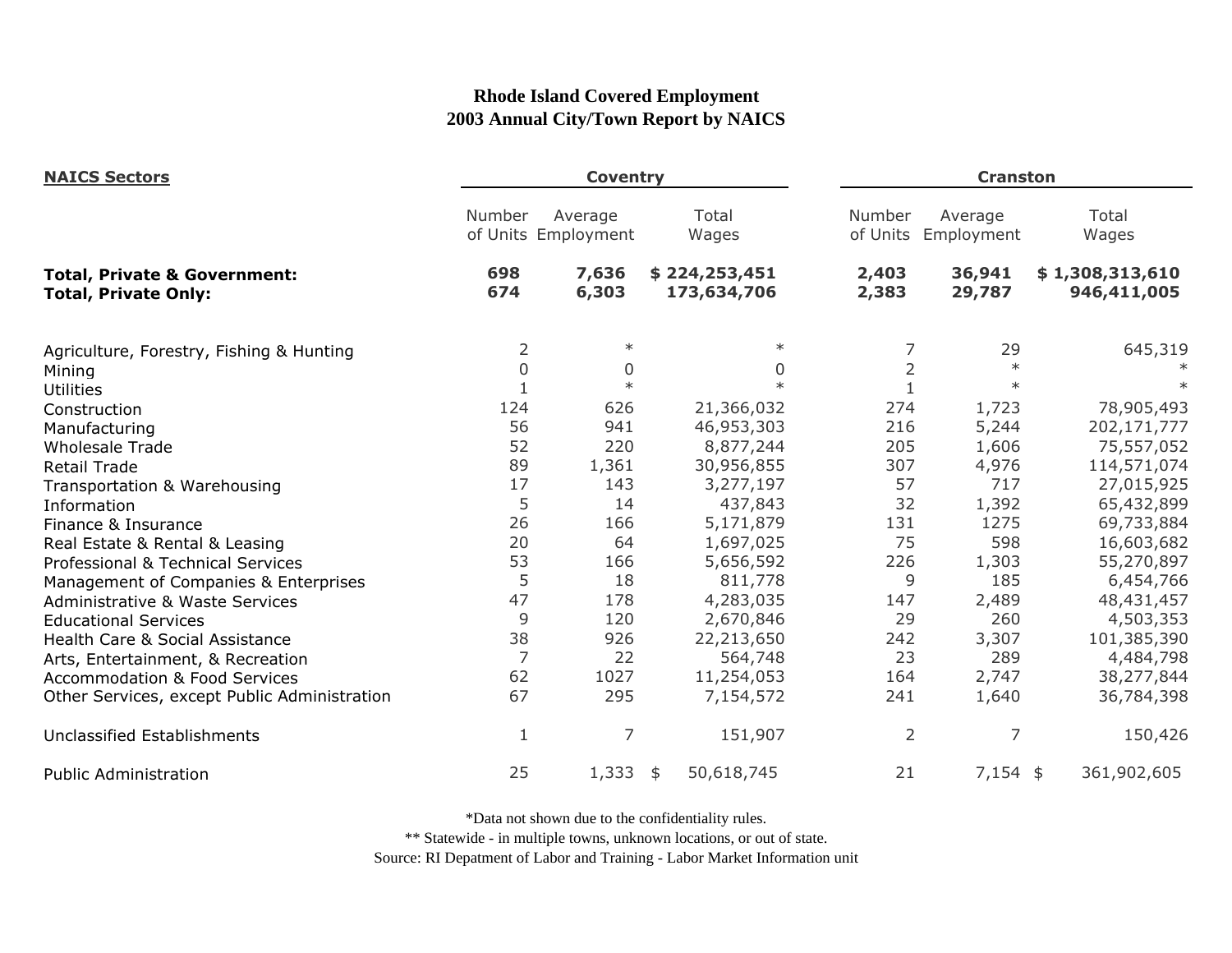| <b>NAICS Sectors</b><br><b>Total, Private &amp; Government:</b><br><b>Total, Private Only:</b> |                | <b>Cumberland</b>              |                              |                | <b>East Greenwich</b>          |                              |  |
|------------------------------------------------------------------------------------------------|----------------|--------------------------------|------------------------------|----------------|--------------------------------|------------------------------|--|
|                                                                                                | Number         | Average<br>of Units Employment | Total<br>Wages               | Number         | Average<br>of Units Employment | Total<br>Wages               |  |
|                                                                                                | 790<br>774     | 8,753<br>7,372                 | \$265,896,709<br>220,338,850 | 713<br>697     | 6,638<br>5,991                 | \$241,315,629<br>217,521,538 |  |
| Agriculture, Forestry, Fishing & Hunting                                                       | $\overline{2}$ | $\ast$                         | $\ast$                       | 2              | $\ast$                         | $\ast$                       |  |
| Mining                                                                                         | $\overline{2}$ | $\ast$                         | $\ast$                       | $\overline{0}$ | 0                              | 0                            |  |
| <b>Utilities</b>                                                                               | $\overline{2}$ | $\ast$                         | $\ast$                       | $\mathbf 0$    | $\mathbf 0$                    | $\Omega$                     |  |
| Construction                                                                                   | 112            | 739                            | 30,204,408                   | 55             | 357                            | 17,223,942                   |  |
| Manufacturing                                                                                  | 49             | 1,775                          | 60,541,319                   | 29             | 1,348                          | 56,216,664                   |  |
| <b>Wholesale Trade</b>                                                                         | 84             | 346                            | 17,182,705                   | 92             | 430                            | 28,675,104                   |  |
| <b>Retail Trade</b>                                                                            | 89             | 1,101                          | 21,916,672                   | 77             | 657                            | 20,749,593                   |  |
| Transportation & Warehousing                                                                   | 20             | 499                            | 19,568,605                   | 7              | 78                             | 1,714,552                    |  |
| Information                                                                                    | 14             | 61                             | 1,315,102                    | 24             | 48                             | 2,750,368                    |  |
| Finance & Insurance                                                                            | 38             | 184                            | 7,836,800                    | 44             | 509                            | 25,469,976                   |  |
| Real Estate & Rental & Leasing                                                                 | 31             | 107                            | 3,123,059                    | 27             | 73                             | 1,987,412                    |  |
| Professional & Technical Services                                                              | 67             | 238                            | 9,254,242                    | 104            | 357                            | 15,756,524                   |  |
| Management of Companies & Enterprises                                                          | $\overline{2}$ | $\ast$                         | $\ast$                       | 3              | 17                             | 353,042                      |  |
| <b>Administrative &amp; Waste Services</b>                                                     | 49             | 209                            | 6,612,730                    | 36             | 114                            | 3,355,117                    |  |
| <b>Educational Services</b>                                                                    | 9              | 87                             | 1,376,076                    | 16             | 187                            | 4,645,879                    |  |
| Health Care & Social Assistance                                                                | 64             | 1018                           | 26,908,657                   | 69             | 696                            | 20,734,784                   |  |
| Arts, Entertainment, & Recreation                                                              | 13             | 93                             | 1,597,191                    | 15             | 80                             | 1,836,496                    |  |
| <b>Accommodation &amp; Food Services</b>                                                       | 48             | 575                            | 6,400,448                    | 45             | 799                            | 11,030,632                   |  |
| Other Services, except Public Administration                                                   | 85             | 323                            | 6,044,560                    | 58             | 227                            | 4,686,425                    |  |
| <b>Unclassified Establishments</b>                                                             | $\overline{2}$ | 4                              | 85,147                       | $\mathbf{1}$   | $\ast$                         | $^\ast$                      |  |
| <b>Public Administration</b>                                                                   | 17             | $1,381$ \$                     | 45,557,859                   | 17             | 647                            | 23,794,091<br>\$             |  |

\*Data not shown due to the confidentiality rules.

\*\* Statewide - in multiple towns, unknown locations, or out of state.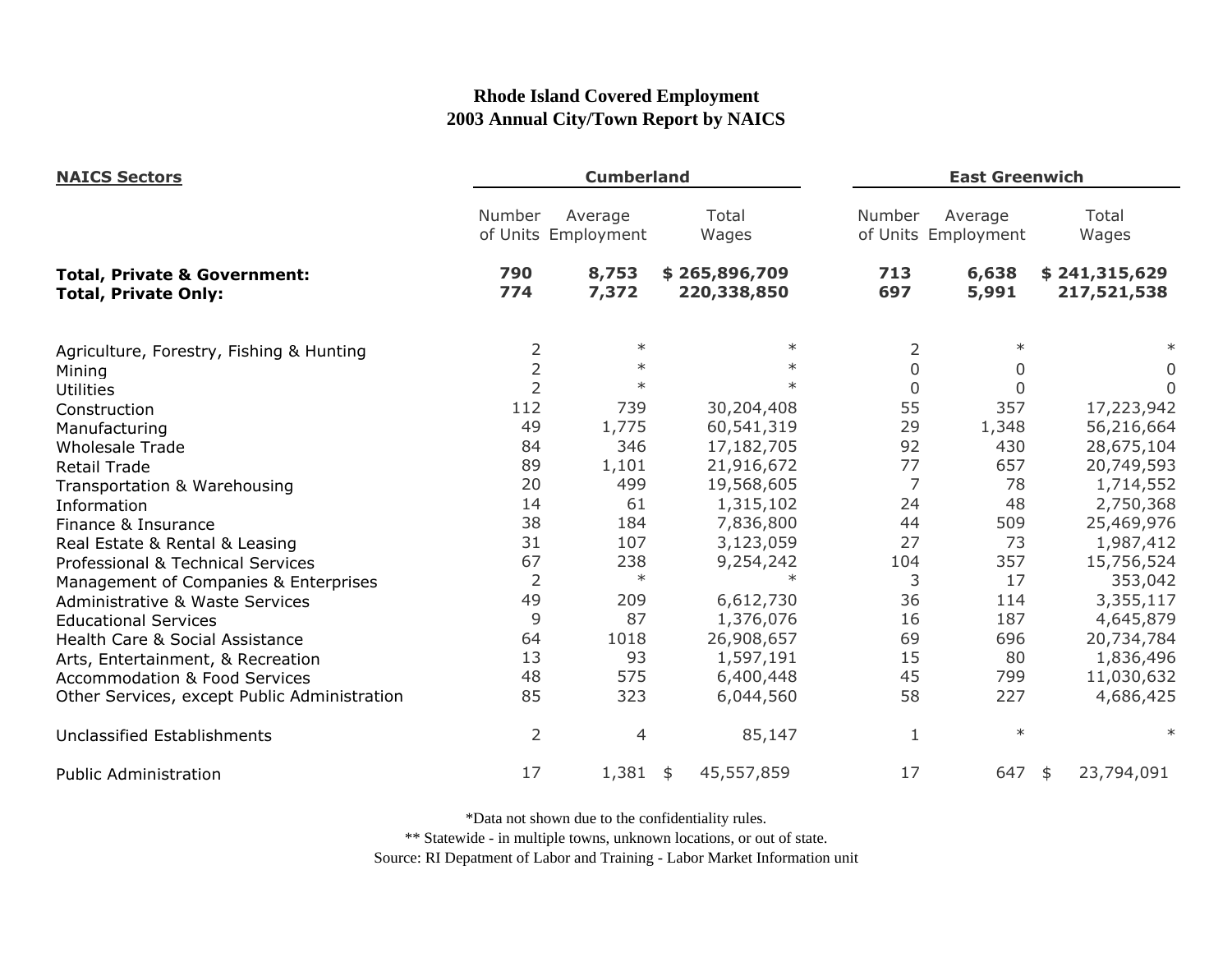| <b>NAICS Sectors</b>                                                   |                    | <b>East Providence</b> |                              |                | <b>Exeter</b>                  |                            |
|------------------------------------------------------------------------|--------------------|------------------------|------------------------------|----------------|--------------------------------|----------------------------|
|                                                                        | Number<br>of Units | Average<br>Employment  | Total<br>Wages               | Number         | Average<br>of Units Employment | Total<br>Wages             |
| <b>Total, Private &amp; Government:</b><br><b>Total, Private Only:</b> | 1,449<br>1,431     | 22,684<br>20,892       | \$811,227,077<br>734,243,706 | 144<br>141     | 954<br>902                     | \$24,178,117<br>23,318,092 |
| Agriculture, Forestry, Fishing & Hunting                               | 0                  | 0                      | 0                            | 6              | 88                             | 1,475,025                  |
| Mining                                                                 |                    |                        |                              | 0              | 0                              | $\left( \right)$           |
| <b>Utilities</b>                                                       | $\Omega$           | $\Omega$               | U                            | $\overline{0}$ | $\overline{0}$                 | $\Omega$                   |
| Construction                                                           | 199                | 1,317                  | 69,548,732                   | 30             | 90                             | 2,999,017                  |
| Manufacturing                                                          | 122                | 3,093                  | 124,365,797                  | 10             | 152                            | 5,606,372                  |
| <b>Wholesale Trade</b>                                                 | 133                | 1,842                  | 84,300,380                   | 12             | 56                             | 1,666,188                  |
| <b>Retail Trade</b>                                                    | 155                | 2,137                  | 59,184,792                   | 13             | 78                             | 1,451,216                  |
| Transportation & Warehousing                                           | 27                 | 105                    | 3,043,119                    | 5              | 67                             | 1,512,956                  |
| Information                                                            | 19                 | 514                    | 27,625,108                   |                |                                |                            |
| Finance & Insurance                                                    | 103                | 2,482                  | 102,356,163                  | $\Omega$       | $\Omega$                       |                            |
| Real Estate & Rental & Leasing                                         | 47                 | 238                    | 7,662,989                    | 6              | 6                              | 649,902                    |
| Professional & Technical Services                                      | 149                | 1,399                  | 62,505,477                   | 16             | 39                             | 1,915,963                  |
| Management of Companies & Enterprises                                  | 5                  | 86                     | 2,400,884                    | $\overline{0}$ | $\overline{0}$                 | $\overline{0}$             |
| <b>Administrative &amp; Waste Services</b>                             | 77                 | 700                    | 15,286,988                   | 14             | 34                             | 745,204                    |
| <b>Educational Services</b>                                            | 16                 | 583                    | 17,652,610                   | 1              | $\ast$                         |                            |
| Health Care & Social Assistance                                        | 127                | 3,625                  | 113,251,606                  | 8              | 95                             | 2,237,640                  |
| Arts, Entertainment, & Recreation                                      | 24                 | 511                    | 7,524,723                    | 4              | 72                             | 1,157,268                  |
| <b>Accommodation &amp; Food Services</b>                               | 101                | 1,477                  | 18,354,886                   | 8              | 89                             | 1,299,438                  |
| Other Services, except Public Administration                           | 128                | 765                    | 18,438,922                   | 10             | 30                             | 456,830                    |
| <b>Unclassified Establishments</b>                                     | 5                  | $\ast$                 | $\ast$                       | 1              | 2                              | 54,172                     |
| <b>Public Administration</b>                                           | 19                 | 1,793                  | 76,983,371<br>\$             | 4              | 53                             | 860,025<br>\$              |

\*Data not shown due to the confidentiality rules.

\*\* Statewide - in multiple towns, unknown locations, or out of state.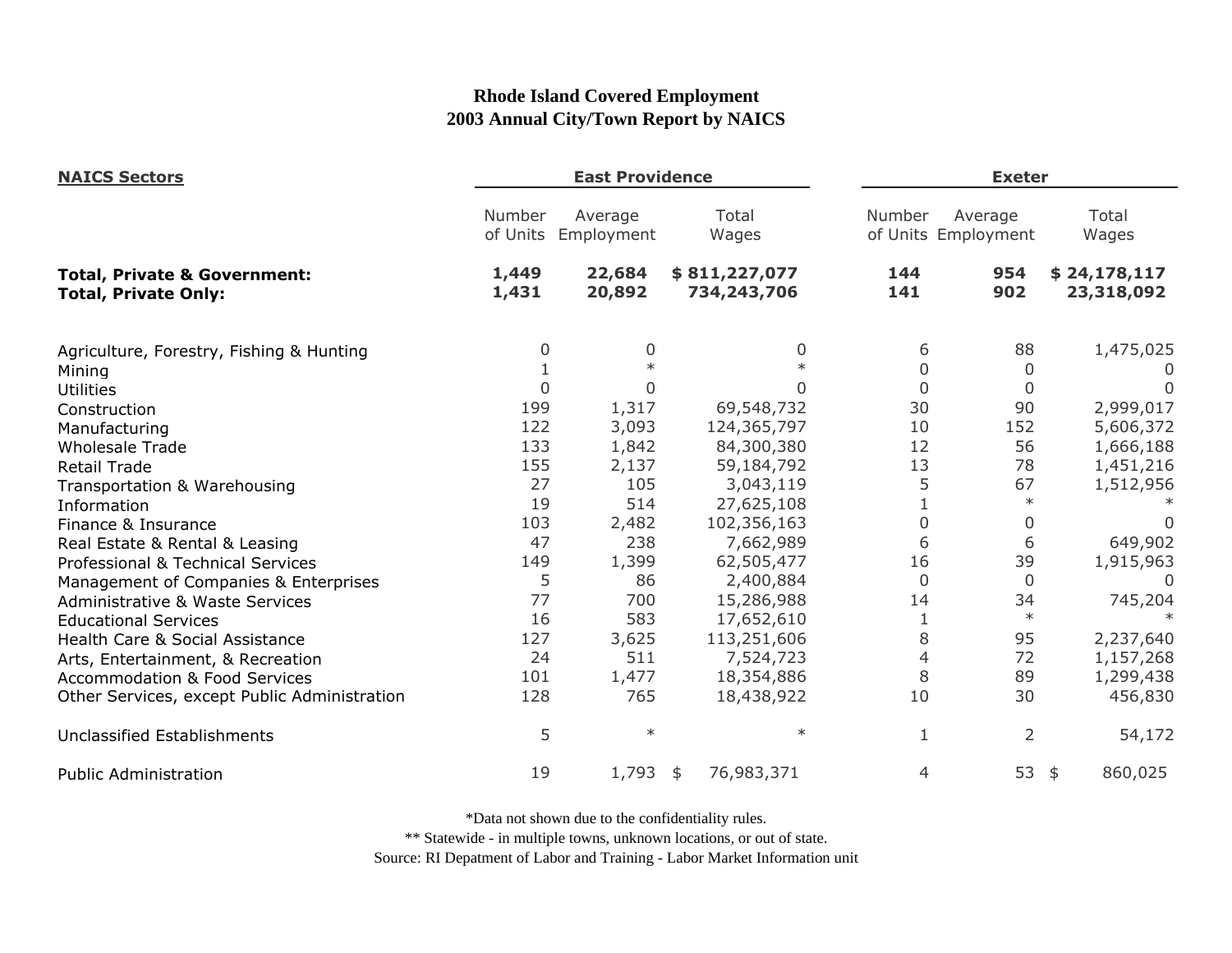| <b>NAICS Sectors</b>                                                   |                | <b>Foster</b>                  |                           |                | Glocester                      |                            |  |
|------------------------------------------------------------------------|----------------|--------------------------------|---------------------------|----------------|--------------------------------|----------------------------|--|
| <b>Total, Private &amp; Government:</b><br><b>Total, Private Only:</b> | Number         | Average<br>of Units Employment | Total<br>Wages            | Number         | Average<br>of Units Employment | Total<br>Wages             |  |
|                                                                        | 102<br>95      | 499<br>393                     | \$11,760,131<br>8,351,783 | 184<br>170     | 1,444<br>1,027                 | \$38,808,711<br>25,280,282 |  |
| Agriculture, Forestry, Fishing & Hunting                               | 6              | 22                             | 368,183                   | 3              | 3                              | 17,020                     |  |
| Mining                                                                 | 0              | $\overline{0}$                 |                           |                | $\ast$                         |                            |  |
| Utilities                                                              | $\overline{0}$ | 0                              |                           |                | $\ast$                         |                            |  |
| Construction                                                           | 22             | 55                             | 1,528,051                 | 41             | 113                            | 3,609,451                  |  |
| Manufacturing                                                          | 4              | 16                             | 461,337                   | 5              | 24                             | 730,301                    |  |
| <b>Wholesale Trade</b>                                                 | 11             | 22                             | 713,343                   | 7              | 9                              | 372,785                    |  |
| <b>Retail Trade</b>                                                    |                | 21                             | 414,593                   | 22             | 208                            | 3,514,501                  |  |
| Transportation & Warehousing                                           | 3              | 28                             | 315,630                   | 10             | 76                             | 2,010,557                  |  |
| Information                                                            | 4              | 15                             | 265,193                   | 4              | 22                             | 439,732                    |  |
| Finance & Insurance                                                    | 0              | 0                              | O                         | 6              | 25                             | 1,355,211                  |  |
| Real Estate & Rental & Leasing                                         |                | $\ast$                         |                           | 3              | 3                              | 54671                      |  |
| Professional & Technical Services                                      | 13             | 20                             | 677,540                   | 6              | 7                              | 113,290                    |  |
| Management of Companies & Enterprises                                  | $\overline{0}$ | $\overline{0}$                 | 0                         | $\Omega$       | 0                              |                            |  |
| <b>Administrative &amp; Waste Services</b>                             | 11             | 32                             | 674,054                   | 13             | 67                             | 1,911,961                  |  |
| <b>Educational Services</b>                                            | 0              | $\overline{0}$                 |                           | 2              | $\ast$                         |                            |  |
| Health Care & Social Assistance                                        | 5              | 52                             | 1,379,773                 | 11             | 275                            | 8,103,712                  |  |
| Arts, Entertainment, & Recreation                                      | $\overline{2}$ | $\ast$                         |                           | $\overline{2}$ | $\ast$                         |                            |  |
| <b>Accommodation &amp; Food Services</b>                               | 5              | 42                             | 427,214                   | 16             | 134                            | 1,469,243                  |  |
| Other Services, except Public Administration                           | 5              | 9                              | 112,107                   | 17             | 39                             | 850,802                    |  |
| Unclassified Establishments                                            | $\overline{0}$ | 0                              | 0                         | 3              | 3                              | 32,430                     |  |
| <b>Public Administration</b>                                           | 8              | 107                            | 3,408,348<br>\$           | 15             | 417                            | 13,528,429<br>\$           |  |

\*Data not shown due to the confidentiality rules.

\*\* Statewide - in multiple towns, unknown locations, or out of state.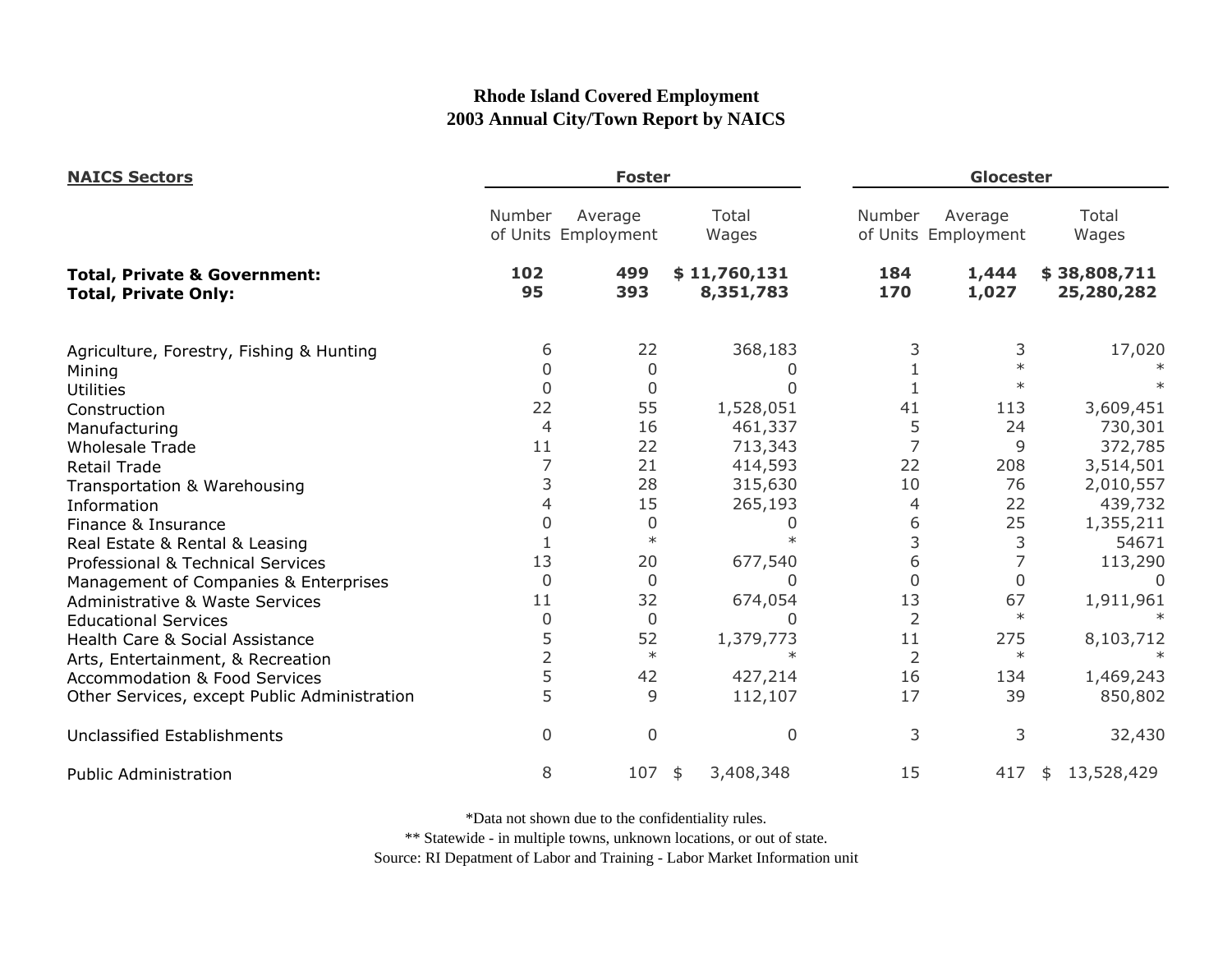| <b>NAICS Sectors</b>                                                   |                | <b>Hopkinton</b>               |                            |             | <b>Jamestown</b>               |                            |  |
|------------------------------------------------------------------------|----------------|--------------------------------|----------------------------|-------------|--------------------------------|----------------------------|--|
|                                                                        | Number         | Average<br>of Units Employment | Total<br>Wages             | Number      | Average<br>of Units Employment | Total<br>Wages             |  |
| <b>Total, Private &amp; Government:</b><br><b>Total, Private Only:</b> | 186<br>175     | 1,228<br>1,158                 | \$36,269,074<br>33,800,129 | 200<br>187  | 1,203<br>958                   | \$32,914,147<br>24,682,217 |  |
| Agriculture, Forestry, Fishing & Hunting                               | 6              | 12                             | 243,690                    | 5           | 6                              | 140,469                    |  |
| Mining                                                                 |                |                                |                            | 0           | 0                              |                            |  |
| <b>Utilities</b>                                                       | $\overline{0}$ | $\Omega$                       |                            | $\Omega$    | $\mathbf 0$                    |                            |  |
| Construction                                                           | 48             | 143                            | 5,144,631                  | 35          | 73                             | 2,273,770                  |  |
| Manufacturing                                                          | 16             | 384                            | 13,650,457                 | 5           | 29                             | 875,485                    |  |
| <b>Wholesale Trade</b>                                                 | 11             | 13                             | 890,993                    | 14          | 22                             | 1,310,012                  |  |
| <b>Retail Trade</b>                                                    | 22             | 117                            | 2,098,850                  | 15          | 139                            | 2,522,676                  |  |
| Transportation & Warehousing                                           | $\overline{2}$ | $\ast$                         | $\ast$                     | 5           | 4                              | 139,415                    |  |
| Information                                                            | 5              | 14                             | 264,244                    | 2           | $\ast$                         |                            |  |
| Finance & Insurance                                                    | 3              | 3                              | 190,486                    | 4           | 15                             | 853,568                    |  |
| Real Estate & Rental & Leasing                                         | 6              | 12                             | 395,407                    | 8           | 16                             | 420,985                    |  |
| Professional & Technical Services                                      | 12             | 23                             | 1,379,832                  | 29          | 78                             | 3,533,326                  |  |
| Management of Companies & Enterprises                                  | 0              | $\overline{0}$                 | 0                          |             | $\ast$                         |                            |  |
| <b>Administrative &amp; Waste Services</b>                             | 7              | 11                             | 305,880                    | 14          | 32                             | 754,701                    |  |
| <b>Educational Services</b>                                            |                | $\ast$                         | $\star$                    | 2           | $\ast$                         |                            |  |
| Health Care & Social Assistance                                        | 15             | 175                            | 3,912,113                  | 12          | 124                            | 3,026,310                  |  |
| Arts, Entertainment, & Recreation                                      | 7              | 72                             | 827,609                    | 8           | 115                            | 2,679,550                  |  |
| <b>Accommodation &amp; Food Services</b>                               | 9              | 76                             | 830,231                    | 12          | 205                            | 2,854,250                  |  |
| Other Services, except Public Administration                           | 9              | 76                             | 2,752,877                  | 19          | 79                             | 2,406,690                  |  |
| <b>Unclassified Establishments</b>                                     | $\overline{0}$ | $\Omega$                       | 0                          | $\mathbf 0$ | $\mathbf 0$                    | 0                          |  |
| <b>Public Administration</b>                                           | 12             | 70                             | 2,468,945<br>\$            | 14          | $246$ \$                       | 8,231,930                  |  |

\*Data not shown due to the confidentiality rules.

\*\* Statewide - in multiple towns, unknown locations, or out of state.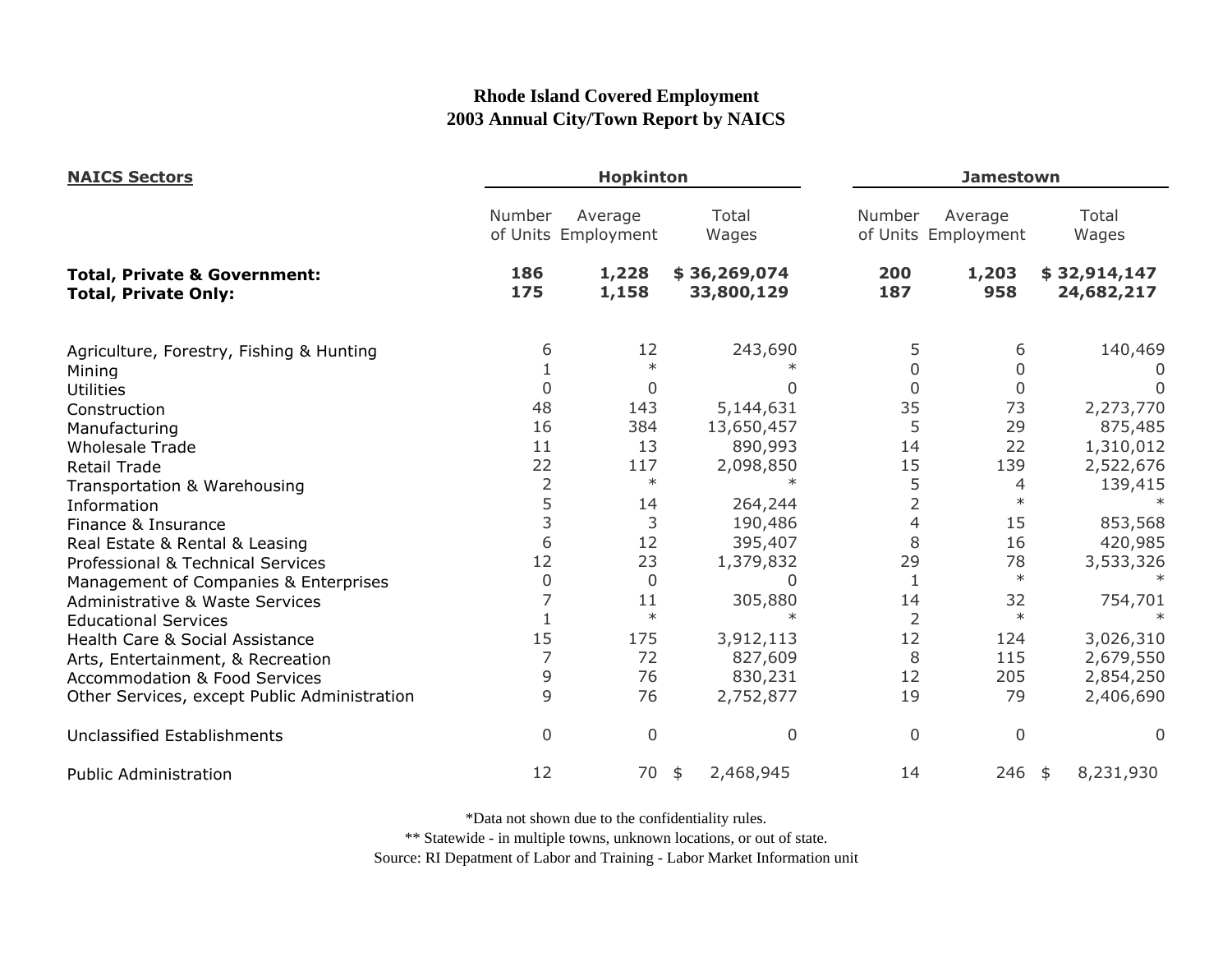| <b>NAICS Sectors</b>                                                   |                    | <b>Johnston</b>       |                              |            | Lincoln                        |                              |  |  |
|------------------------------------------------------------------------|--------------------|-----------------------|------------------------------|------------|--------------------------------|------------------------------|--|--|
|                                                                        | Number<br>of Units | Average<br>Employment | Total<br>Wages               | Number     | Average<br>of Units Employment | Total<br>Wages               |  |  |
| <b>Total, Private &amp; Government:</b><br><b>Total, Private Only:</b> | 1,036<br>1,025     | 11,444<br>10,452      | \$412,635,876<br>380,428,438 | 708<br>689 | 13,159<br>11,940               | \$494,414,526<br>447,206,260 |  |  |
| Agriculture, Forestry, Fishing & Hunting                               | 7                  | 21                    | 247,575                      |            | $\ast$                         |                              |  |  |
| Mining                                                                 | $\mathbf{1}$       | $\ast$                | $\ast$                       | 0          | 0                              | $\overline{0}$               |  |  |
| <b>Utilities</b>                                                       | 3                  | 25                    | 2,187,051                    |            | $\ast$                         | $\ast$                       |  |  |
| Construction                                                           | 170                | 806                   | 30,719,354                   | 91         | 583                            | 25,792,320                   |  |  |
| Manufacturing                                                          | 109                | 1,629                 | 50,472,392                   | 54         | 2,682                          | 97,941,317                   |  |  |
| <b>Wholesale Trade</b>                                                 | 64                 | 459                   | 19,456,694                   | 76         | 481                            | 24,190,259                   |  |  |
| <b>Retail Trade</b>                                                    | 137                | 1,482                 | 39,011,128                   | 65         | 872                            | 26,353,411                   |  |  |
| Transportation & Warehousing                                           | 35                 | 213                   | 6,091,489                    | 16         | 319                            | 11,086,311                   |  |  |
| Information                                                            | 9                  | 490                   | 40,788,845                   | 15         | 305                            | 14,658,325                   |  |  |
| Finance & Insurance                                                    | 35                 | 1121                  | 77,587,670                   | 51         | 3,004                          | 140,450,089                  |  |  |
| Real Estate & Rental & Leasing                                         | 32                 | 231                   | 6,359,749                    | 20         | 37                             | 1,167,273                    |  |  |
| Professional & Technical Services                                      | 56                 | 286                   | 11,059,672                   | 86         | 586                            | 30,861,723                   |  |  |
| Management of Companies & Enterprises                                  | 3                  | 28                    | 697,773                      | 6          | 75                             | 4,958,361                    |  |  |
| Administrative & Waste Services                                        | 103                | 1056                  | 30,509,984                   | 35         | 456                            | 9,243,437                    |  |  |
| <b>Educational Services</b>                                            | 11                 | 33                    | 770,809                      | 9          | 51                             | 1,222,364                    |  |  |
| Health Care & Social Assistance                                        | 85                 | 1,301                 | 43,322,127                   | 59         | 818                            | 22,265,113                   |  |  |
| Arts, Entertainment, & Recreation                                      | $\overline{7}$     | 32                    | 531,393                      | 23         | 961                            | 22,648,759                   |  |  |
| <b>Accommodation &amp; Food Services</b>                               | 66                 | 746                   | 9,428,898                    | 38         | 444                            | 4,513,345                    |  |  |
| Other Services, except Public Administration                           | 96                 | 487                   | 10,868,515                   | 48         | 194                            | 4,647,260                    |  |  |
| <b>Unclassified Establishments</b>                                     | $\overline{2}$     | $\ast$                | $\ast$                       | 2          | $\overline{2}$                 | 41,924                       |  |  |
| <b>Public Administration</b>                                           | 12                 | 992                   | 32,207,438<br>\$             | 20         | $1,219$ \$                     | 47,208,266                   |  |  |

\*Data not shown due to the confidentiality rules.

\*\* Statewide - in multiple towns, unknown locations, or out of state.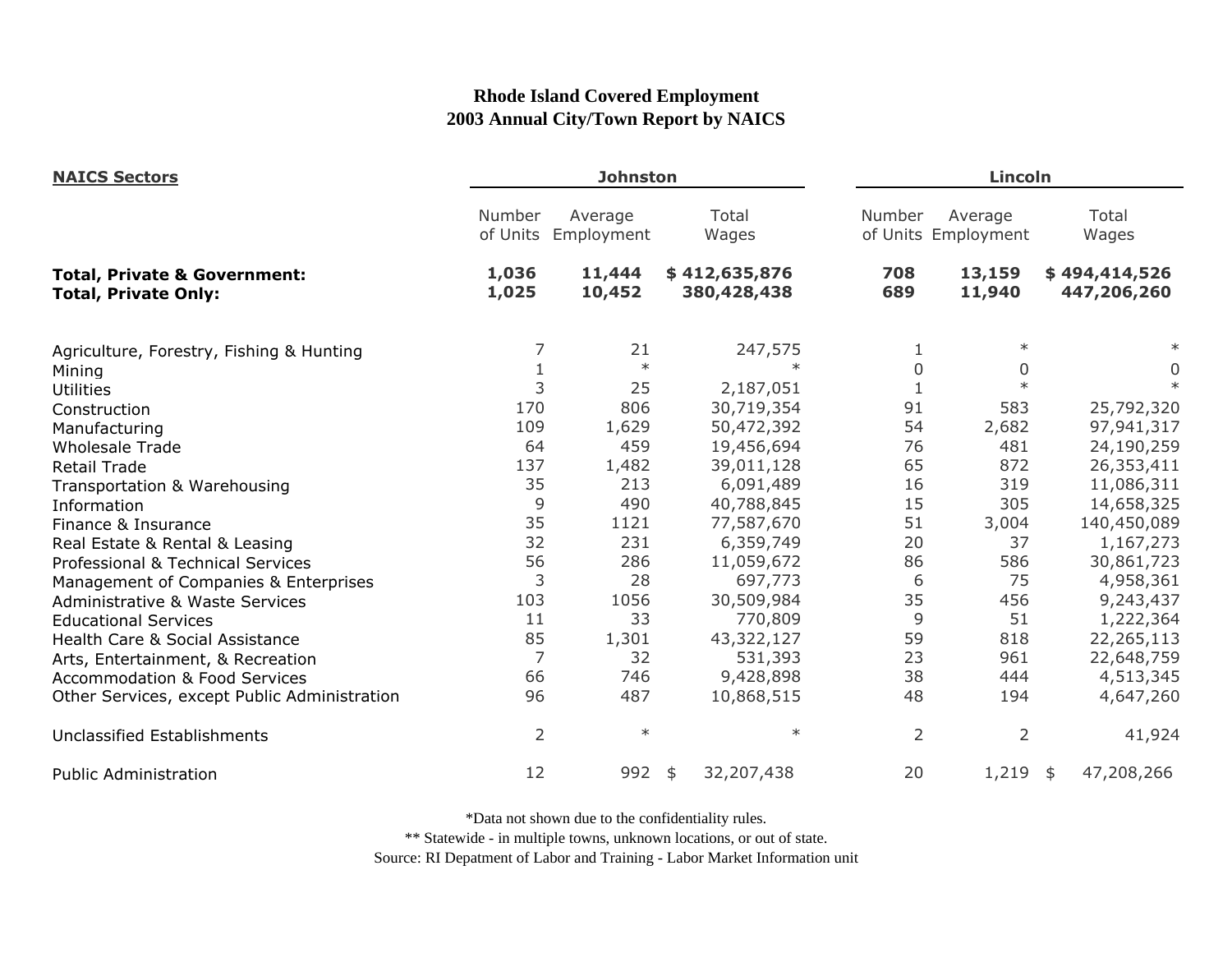| <b>NAICS Sectors</b><br><b>Total, Private &amp; Government:</b><br><b>Total, Private Only:</b> |                | <b>Little Compton</b>          |                            | Middletown     |                                |  |                              |
|------------------------------------------------------------------------------------------------|----------------|--------------------------------|----------------------------|----------------|--------------------------------|--|------------------------------|
|                                                                                                | Number         | Average<br>of Units Employment | Total<br>Wages             | Number         | Average<br>of Units Employment |  | Total<br>Wages               |
|                                                                                                | 132<br>125     | 636<br>495                     | \$15,865,106<br>11,632,540 | 683<br>672     | 10,465<br>9,843                |  | \$373,996,096<br>346,469,298 |
| Agriculture, Forestry, Fishing & Hunting                                                       | 8              | 31                             | 502,955                    | 6              | 72                             |  | 2,137,158                    |
| Mining                                                                                         |                | $\ast$                         |                            |                | $\ast$                         |  |                              |
| <b>Utilities</b>                                                                               | $\mathbf 0$    | $\overline{0}$                 | <sup>0</sup>               | 1              | $\ast$                         |  |                              |
| Construction                                                                                   | 34             | 126                            | 3,878,778                  | 71             | 390                            |  | 14,940,701                   |
| Manufacturing                                                                                  | 5              | 48                             | 1,033,434                  | 24             | 573                            |  | 28,208,093                   |
| <b>Wholesale Trade</b>                                                                         | 4              | 4                              | 100,705                    | 44             | 368                            |  | 15,023,382                   |
| <b>Retail Trade</b>                                                                            | 6              | 18                             | 296,858                    | 85             | 1,445                          |  | 39,361,174                   |
| Transportation & Warehousing                                                                   | 2              | $\ast$                         | $\ast$                     | 8              | 63                             |  | 664,582                      |
| Information                                                                                    | $\overline{2}$ | $\ast$                         |                            | 16             | 280                            |  | 24,124,253                   |
| Finance & Insurance                                                                            | $\overline{2}$ | $\ast$                         |                            | 25             | 415                            |  | 23,190,165                   |
| Real Estate & Rental & Leasing                                                                 | 4              | 9                              | 310,862                    | 24             | 99                             |  | 2,768,525                    |
| Professional & Technical Services                                                              | 9              | 11                             | 497,997                    | 84             | 1,587                          |  | 94,487,390                   |
| Management of Companies & Enterprises                                                          | 1              | $\ast$                         | $\ast$                     | 4              | 175                            |  | 9,058,462                    |
| <b>Administrative &amp; Waste Services</b>                                                     | 16             | 29                             | 634,525                    | 29             | 286                            |  | 8,286,887                    |
| <b>Educational Services</b>                                                                    | $\overline{2}$ | $\ast$                         | $\ast$                     | 11             | 374                            |  | 12,823,924                   |
| Health Care & Social Assistance                                                                | 3              | 14                             | 294,497                    | 75             | 1,450                          |  | 33,960,197                   |
| Arts, Entertainment, & Recreation                                                              | 6              | 55                             | 1,112,424                  | 16             | 171                            |  | 2,979,843                    |
| <b>Accommodation &amp; Food Services</b>                                                       | $\overline{7}$ | 72                             | 834,043                    | 79             | 1,421                          |  | 19,167,783                   |
| Other Services, except Public Administration                                                   | 16             | 42                             | 677,110                    | 75             | 625                            |  | 12,220,484                   |
| <b>Unclassified Establishments</b>                                                             | $\overline{0}$ | $\overline{0}$                 | $\mathbf 0$                | $\overline{2}$ | 0                              |  | 10,088                       |
| <b>Public Administration</b>                                                                   | 8              | 140                            | 4,232,566<br>\$            | 12             | $622$ \$                       |  | 27,526,798                   |

\*Data not shown due to the confidentiality rules.

\*\* Statewide - in multiple towns, unknown locations, or out of state.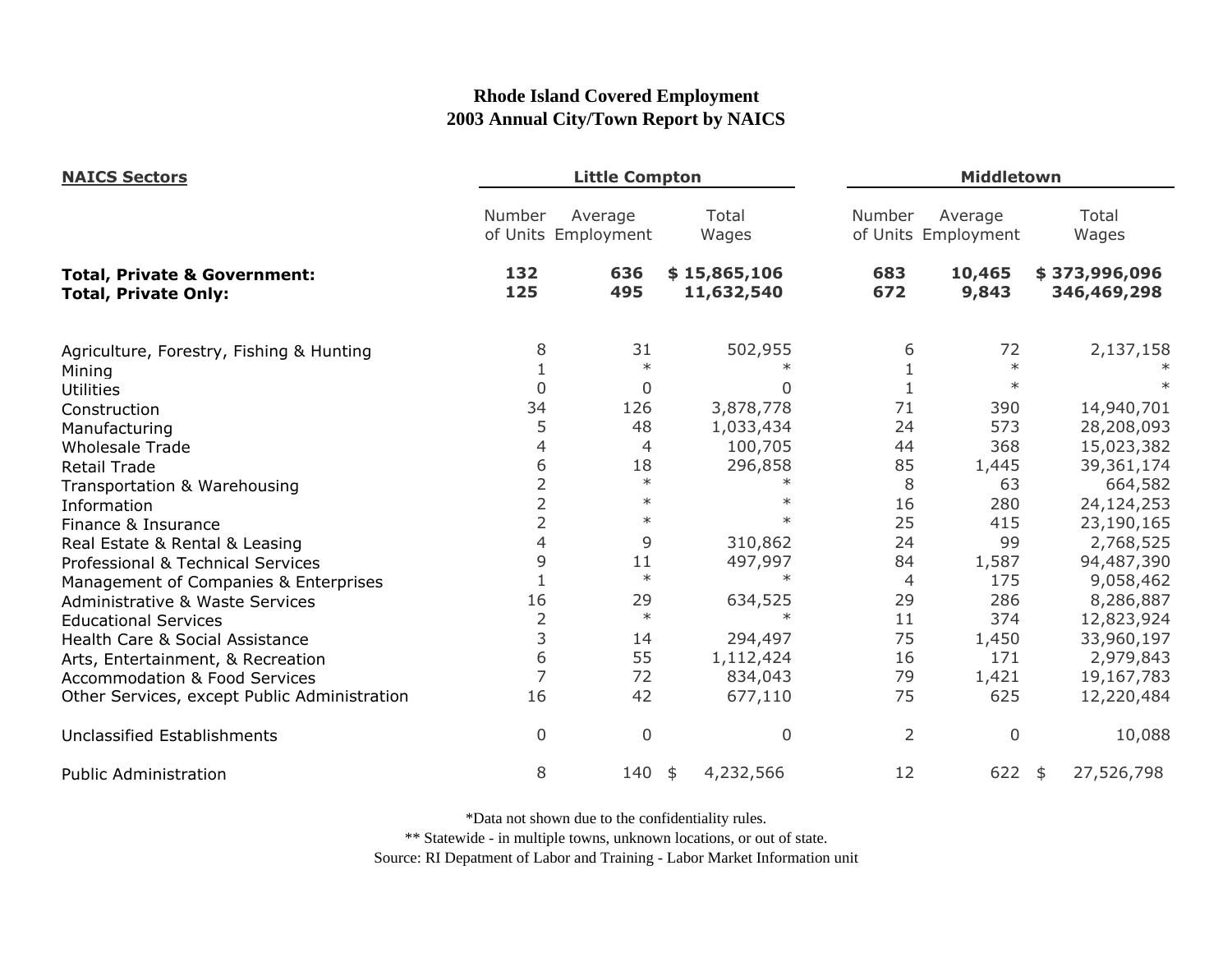| <b>NAICS Sectors</b>                                                   |                | <b>Narragansett</b>            |                             |                | <b>Newport</b>                 |                              |  |  |
|------------------------------------------------------------------------|----------------|--------------------------------|-----------------------------|----------------|--------------------------------|------------------------------|--|--|
|                                                                        | Number         | Average<br>of Units Employment | Total<br>Wages              | Number         | Average<br>of Units Employment | Total<br>Wages               |  |  |
| <b>Total, Private &amp; Government:</b><br><b>Total, Private Only:</b> | 487<br>470     | 4,299<br>3,366                 | \$117,913,530<br>79,397,731 | 1,260<br>1,232 | 17,637<br>12,602               | \$687,699,127<br>354,588,262 |  |  |
| Agriculture, Forestry, Fishing & Hunting                               | 6              | 28                             | 836,130                     | 6              | 47                             | 2,199,125                    |  |  |
| Mining                                                                 | 0              | $\overline{0}$                 | O                           | 0              | $\mathbf 0$                    | $\cup$                       |  |  |
| <b>Utilities</b>                                                       | $\overline{0}$ | $\mathbf 0$                    | $\Omega$                    | 1              | $\ast$                         |                              |  |  |
| Construction                                                           | 44             | 140                            | 6,142,831                   | 94             | 520                            | 19,076,501                   |  |  |
| Manufacturing                                                          | 22             | 139                            | 5,653,816                   | 39             | 288                            | 9,600,096                    |  |  |
| <b>Wholesale Trade</b>                                                 | 36             | 123                            | 4,677,236                   | 69             | 163                            | 8,057,543                    |  |  |
| <b>Retail Trade</b>                                                    | 58             | 665                            | 14,125,322                  | 226            | 1,607                          | 33,193,565                   |  |  |
| Transportation & Warehousing                                           | 10             | 127                            | 2,906,887                   | 34             | 254                            | 5,528,718                    |  |  |
| Information                                                            | 8              | 7                              | 385,719                     | 21             | 275                            | 10,793,245                   |  |  |
| Finance & Insurance                                                    | 15             | 47                             | 2,403,953                   | 33             | 187                            | 7,647,336                    |  |  |
| Real Estate & Rental & Leasing                                         | 24             | 75                             | 2,248,704                   | 48             | 321                            | 11,178,153                   |  |  |
| Professional & Technical Services                                      | 48             | 159                            | 7,151,480                   | 155            | 814                            | 43,396,610                   |  |  |
| Management of Companies & Enterprises                                  | $\mathbf 0$    | 0                              | $\Omega$                    | 5              | 32                             | 1,711,371                    |  |  |
| <b>Administrative &amp; Waste Services</b>                             | 36             | 157                            | 4,054,125                   | 65             | 524                            | 17,743,679                   |  |  |
| <b>Educational Services</b>                                            | 3              | 68                             | 1,933,021                   | 14             | 557                            | 17,670,931                   |  |  |
| Health Care & Social Assistance                                        | 40             | 286                            | 8,094,301                   | 86             | 1,951                          | 63,466,257                   |  |  |
| Arts, Entertainment, & Recreation                                      | 12             | 155                            | 2,666,199                   | 46             | 1,005                          | 24,511,294                   |  |  |
| <b>Accommodation &amp; Food Services</b>                               | 72             | 991                            | 12,112,259                  | 178            | 3,551                          | 67,082,399                   |  |  |
| Other Services, except Public Administration                           | 41             | 199                            | 3,990,148                   | 115            | 497                            | 11,523,615                   |  |  |
| Unclassified Establishments                                            | 1              | 1                              | 15600                       | $\overline{2}$ | $\ast$                         | $\ast$                       |  |  |
| <b>Public Administration</b>                                           | 18             | 933                            | 38,515,799<br>\$            | 29             | 5,035                          | 333,110,865<br>\$            |  |  |

\*Data not shown due to the confidentiality rules.

\*\* Statewide - in multiple towns, unknown locations, or out of state.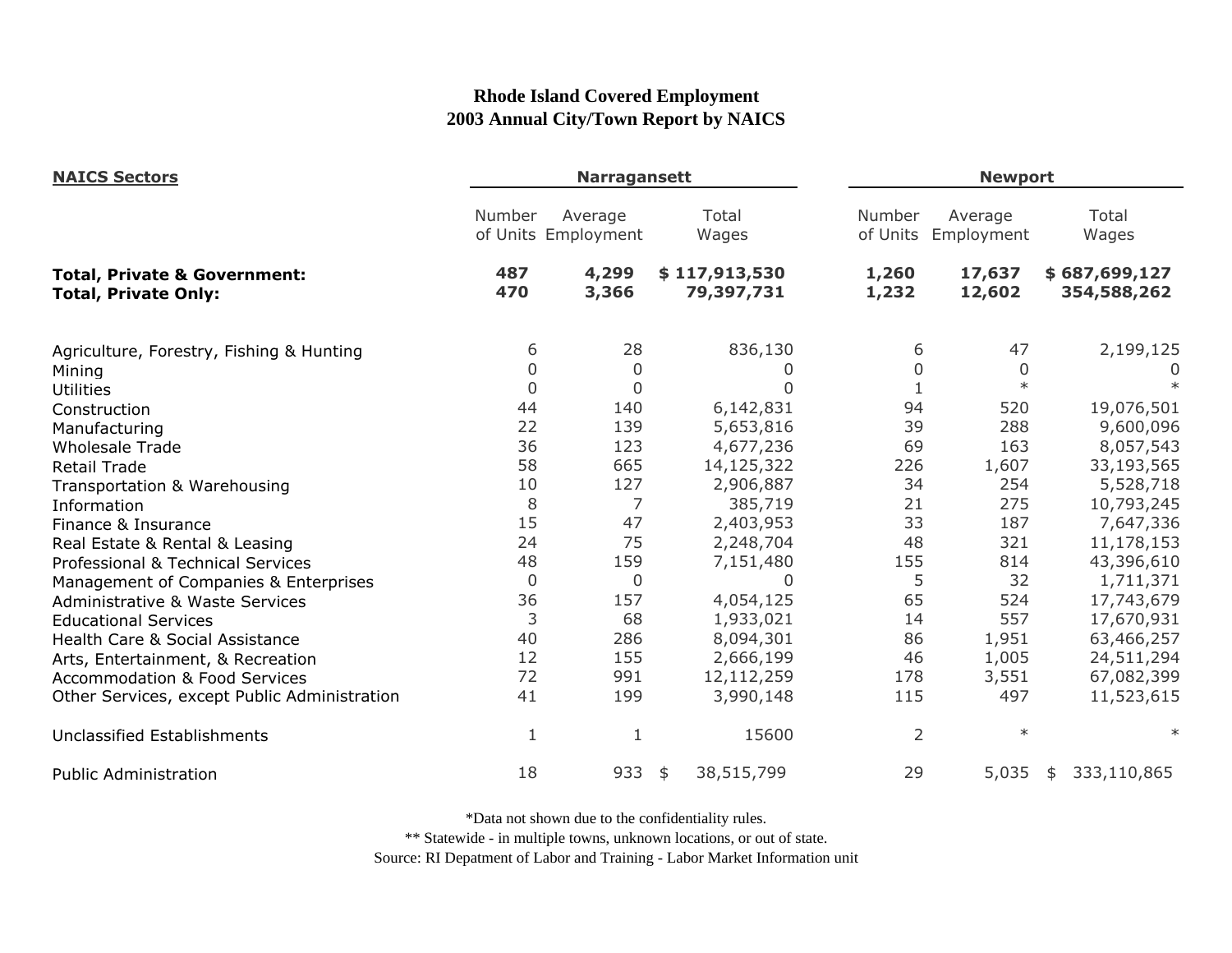| <b>NAICS Sectors</b><br><b>Total, Private &amp; Government:</b><br><b>Total, Private Only:</b> |                | <b>New Shoreham</b>            |                            |                | <b>North Kingstown</b>         |                              |  |  |
|------------------------------------------------------------------------------------------------|----------------|--------------------------------|----------------------------|----------------|--------------------------------|------------------------------|--|--|
|                                                                                                | Number         | Average<br>of Units Employment | Total<br>Wages             | Number         | Average<br>of Units Employment | Total<br>Wages               |  |  |
|                                                                                                | 204<br>189     | 863<br>753                     | \$23,090,663<br>19,710,105 | 933<br>913     | 13,158<br>11,612               | \$477,267,797<br>414,109,617 |  |  |
| Agriculture, Forestry, Fishing & Hunting                                                       | 1              | $\ast$                         | $\ast$                     | 9              | 41                             | 1,835,012                    |  |  |
| Mining                                                                                         | 0              | 0                              | $\Omega$                   | 0              | 0                              | O                            |  |  |
| Utilities                                                                                      |                | $\ast$                         | $\ast$                     | 2              | $\ast$                         |                              |  |  |
| Construction                                                                                   | 25             | 80                             | 3,308,540                  | 103            | 364                            | 13,487,435                   |  |  |
| Manufacturing                                                                                  | 4              | 5                              | 272,313                    | 70             | 4,128                          | 188,561,819                  |  |  |
| <b>Wholesale Trade</b>                                                                         | $\overline{2}$ | $\ast$                         |                            | 109            | 339                            | 20,560,186                   |  |  |
| <b>Retail Trade</b>                                                                            | 43             | 90                             | 2,256,938                  | 109            | 2,179                          | 58,111,040                   |  |  |
| Transportation & Warehousing                                                                   | 3              | 10                             | 180,293                    | 24             | 339                            | 9,140,402                    |  |  |
| Information                                                                                    | 6              | 17                             | 540,442                    | 26             | 141                            | 6,558,257                    |  |  |
| Finance & Insurance                                                                            | $\overline{2}$ | $\ast$                         | $\ast$                     | 44             | 293                            | 17,993,535                   |  |  |
| Real Estate & Rental & Leasing                                                                 | 12             | 24                             | 705,933                    | 27             | 87                             | 1,934,438                    |  |  |
| Professional & Technical Services                                                              | 6              | 11                             | 237,141                    | 110            | 274                            | 14,314,822                   |  |  |
| Management of Companies & Enterprises                                                          | 1              | $\ast$                         | $\ast$                     | $\overline{4}$ | 398                            | 12,481,425                   |  |  |
| Administrative & Waste Services                                                                | 13             | 36                             | 960,445                    | 52             | 236                            | 5,886,290                    |  |  |
| <b>Educational Services</b>                                                                    | $1\,$          | $\ast$                         | $\ast$                     | 14             | 96                             | 2,402,166                    |  |  |
| Health Care & Social Assistance                                                                | 3              | 19                             | 584,699                    | 60             | 992                            | 26,496,514                   |  |  |
| Arts, Entertainment, & Recreation                                                              | 9              | 39                             | 938,436                    | 25             | 202                            | 4,368,487                    |  |  |
| <b>Accommodation &amp; Food Services</b>                                                       | 49             | 384                            | 8,395,010                  | 62             | 1,064                          | 11,130,618                   |  |  |
| Other Services, except Public Administration                                                   | 11             | 14                             | 252,505                    | 69             | 275                            | 7,184,744                    |  |  |
| <b>Unclassified Establishments</b>                                                             | $\mathbf{1}$   | $\overline{0}$                 | $\overline{0}$             | 1              | $\ast$                         | $\ast$                       |  |  |
| <b>Public Administration</b>                                                                   | 16             | 110                            | 3,380,558<br>\$            | 20             | 1,547                          | 63,158,180<br>\$             |  |  |

\*Data not shown due to the confidentiality rules.

\*\* Statewide - in multiple towns, unknown locations, or out of state.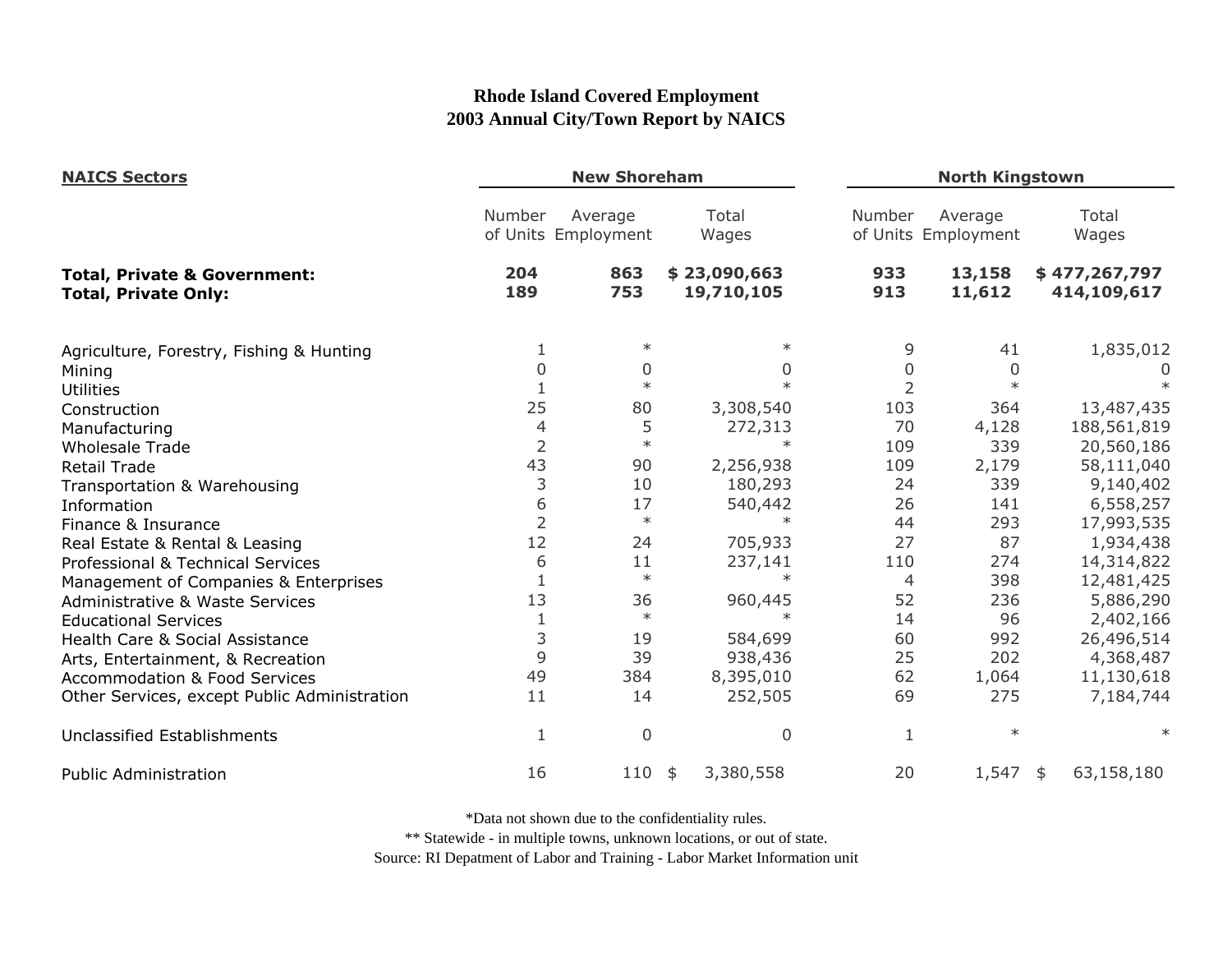| <b>NAICS Sectors</b><br><b>Total, Private &amp; Government:</b><br><b>Total, Private Only:</b> | <b>North Providence</b> |                                |                              |                | <b>North Smithfield</b>        |                              |  |
|------------------------------------------------------------------------------------------------|-------------------------|--------------------------------|------------------------------|----------------|--------------------------------|------------------------------|--|
|                                                                                                | Number                  | Average<br>of Units Employment | Total<br>Wages               | Number         | Average<br>of Units Employment | Total<br>Wages               |  |
|                                                                                                | 727<br>714              | 8,746<br>7,828                 | \$256,943,369<br>217,804,762 | 349<br>337     | 4,126<br>3,729                 | \$122,453,155<br>110,118,230 |  |
| Agriculture, Forestry, Fishing & Hunting                                                       | 0                       | 0                              | 0                            | 3              | 16                             | 189,755                      |  |
| Mining                                                                                         | 0                       | 0                              |                              | $\overline{2}$ | $\ast$                         |                              |  |
| Utilities                                                                                      | $\overline{0}$          | $\Omega$                       | ი                            | $\overline{0}$ | $\overline{0}$                 | 0                            |  |
| Construction                                                                                   | 69                      | 309                            | 11,543,239                   | 54             | 322                            | 12,513,256                   |  |
| Manufacturing                                                                                  | 62                      | 634                            | 19,180,648                   | 29             | 583                            | 20,317,093                   |  |
| <b>Wholesale Trade</b>                                                                         | 41                      | 124                            | 6,299,456                    | 32             | 177                            | 8,278,170                    |  |
| <b>Retail Trade</b>                                                                            | 99                      | 1,206                          | 27,836,883                   | 38             | 632                            | 16,291,039                   |  |
| Transportation & Warehousing                                                                   | 18                      | 156                            | 3,484,986                    | 11             | 154                            | 4,803,583                    |  |
| Information                                                                                    | 9                       | 28                             | 1,456,339                    | 8              | 29                             | 763,861                      |  |
| Finance & Insurance                                                                            | 37                      | 378                            | 16,093,777                   | 13             | 91                             | 4,202,114                    |  |
| Real Estate & Rental & Leasing                                                                 | 19                      | 82                             | 1,926,375                    | 11             | 24                             | 521,458                      |  |
| Professional & Technical Services                                                              | 63                      | 256                            | 10,919,789                   | 36             | 220                            | 8,558,011                    |  |
| Management of Companies & Enterprises                                                          | 1                       | $\ast$                         | $\ast$                       | $\Omega$       | 0                              | $\Omega$                     |  |
| <b>Administrative &amp; Waste Services</b>                                                     | 50                      | 496                            | 8,745,530                    | 11             | 38                             | 791,548                      |  |
| <b>Educational Services</b>                                                                    | 10                      | 21                             | 291,599                      | $\overline{2}$ | $\ast$                         |                              |  |
| Health Care & Social Assistance                                                                | 82                      | 2,774                          | 90,966,919                   | 36             | 864                            | 23,969,390                   |  |
| Arts, Entertainment, & Recreation                                                              | 6                       | 120                            | 1,030,362                    | 5              | 20                             | 386,103                      |  |
| <b>Accommodation &amp; Food Services</b>                                                       | 70                      | 845                            | 10,214,325                   | 20             | 411                            | 4,631,921                    |  |
| Other Services, except Public Administration                                                   | 83                      | 372                            | 7,346,412                    | 31             | 101                            | 1,707,184                    |  |
| Unclassified Establishments                                                                    | 1                       | $\ast$                         | $\ast$                       | $\overline{0}$ | $\overline{0}$                 | 0                            |  |
| <b>Public Administration</b>                                                                   | 14                      | 918                            | 39,138,607<br>\$             | 13             | 398                            | 12,334,925<br>\$             |  |

\*Data not shown due to the confidentiality rules.

\*\* Statewide - in multiple towns, unknown locations, or out of state.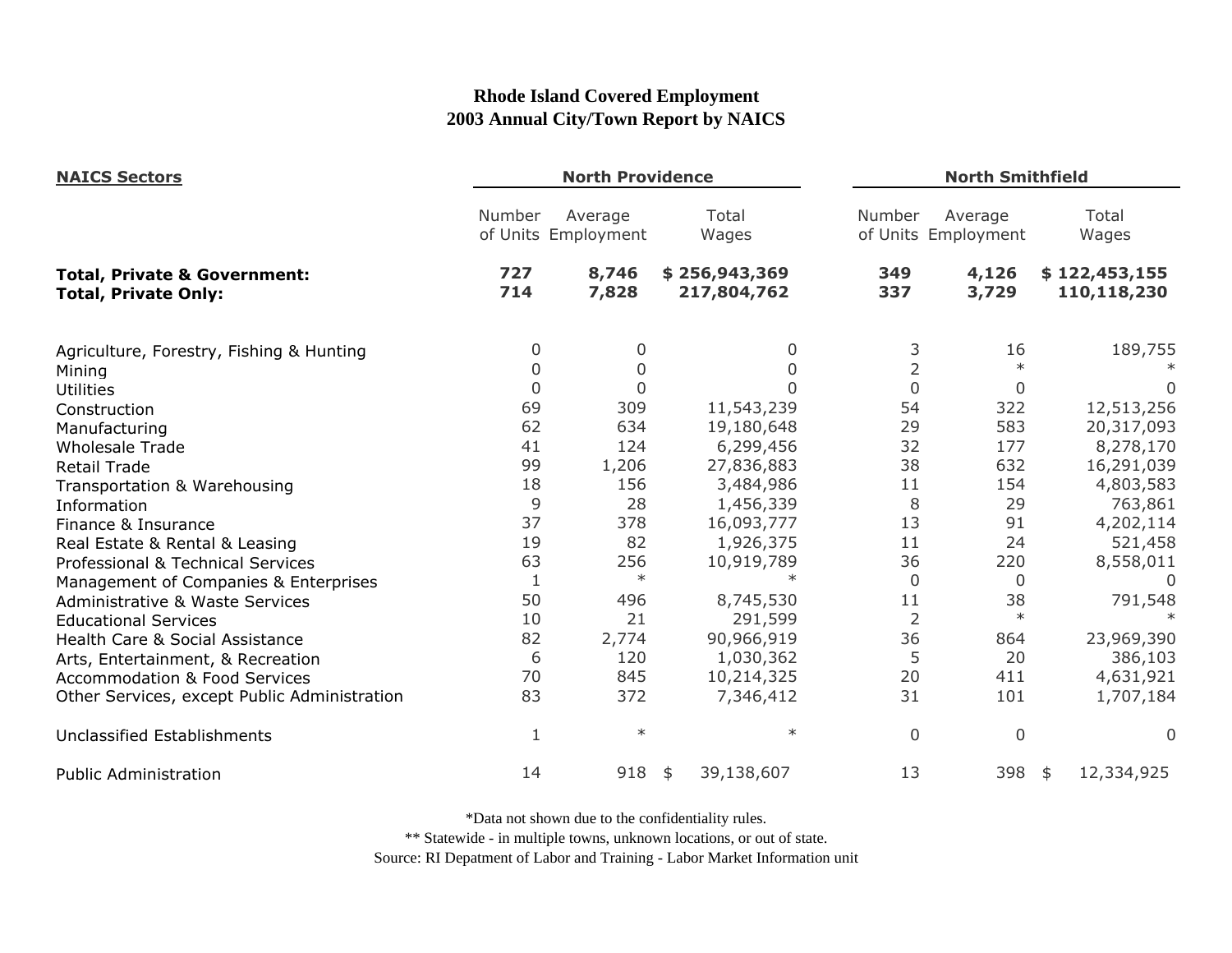| <b>NAICS Sectors</b>                                                   | <b>Pawtucket</b>   |                       |                              |                | <b>Portsmouth</b>              |                              |  |
|------------------------------------------------------------------------|--------------------|-----------------------|------------------------------|----------------|--------------------------------|------------------------------|--|
|                                                                        | Number<br>of Units | Average<br>Employment | Total<br>Wages               | Number         | Average<br>of Units Employment | Total<br>Wages               |  |
| <b>Total, Private &amp; Government:</b><br><b>Total, Private Only:</b> | 1,547<br>1,523     | 28,042<br>25,786      | \$985,354,210<br>873,150,174 | 486<br>473     | 5,833<br>5,243                 | \$256,668,857<br>233,378,663 |  |
| Agriculture, Forestry, Fishing & Hunting                               | 0                  | 0                     | 0                            | 16             | 56                             | 1,104,950                    |  |
| Mining                                                                 | $\mathbf 0$        | 0                     | $\Omega$                     | 0              | 0                              | 0                            |  |
| <b>Utilities</b>                                                       | 3                  | 11                    | 625,035                      | 1              | $\ast$                         |                              |  |
| Construction                                                           | 156                | 1,173                 | 53,779,022                   | 85             | 633                            | 25,972,343                   |  |
| Manufacturing                                                          | 198                | 6,887                 | 235,419,019                  | 32             | 2,107                          | 140,216,848                  |  |
| <b>Wholesale Trade</b>                                                 | 92                 | 661                   | 29,081,625                   | 29             | 95                             | 4,010,730                    |  |
| <b>Retail Trade</b>                                                    | 200                | 2,257                 | 56,963,372                   | 56             | 485                            | 10,770,968                   |  |
| Transportation & Warehousing                                           | 39                 | 423                   | 16,382,255                   | 9              | 59                             | 872,453                      |  |
| Information                                                            | 22                 | 1,043                 | 44,791,406                   | 11             | 64                             | 3,983,015                    |  |
| Finance & Insurance                                                    | 52                 | 1102                  | 39,174,619                   | 20             | 95                             | 5,315,108                    |  |
| Real Estate & Rental & Leasing                                         | 46                 | 350                   | 13,739,945                   | 15             | 96                             | 1,894,856                    |  |
| Professional & Technical Services                                      | 116                | 456                   | 17,444,265                   | 53             | 138                            | 5,777,093                    |  |
| Management of Companies & Enterprises                                  | 7                  | 1,250                 | 102,450,885                  | $\overline{2}$ | $\ast$                         | $\ast$                       |  |
| Administrative & Waste Services                                        | 94                 | 1,787                 | 29,007,420                   | 24             | 85                             | 2,831,473                    |  |
| <b>Educational Services</b>                                            | 24                 | 317                   | 7,992,293                    | 8              | 198                            | 6,699,927                    |  |
| Health Care & Social Assistance                                        | 170                | 5,037                 | 172,533,339                  | 30             | 392                            | 9,184,644                    |  |
| Arts, Entertainment, & Recreation                                      | 12                 | 335                   | 8,509,284                    | 12             | 125                            | 2,706,961                    |  |
| <b>Accommodation &amp; Food Services</b>                               | 129                | 1,404                 | 16,881,234                   | 33             | 435                            | 7,648,147                    |  |
| Other Services, except Public Administration                           | 167                | 1,287                 | 28,163,034                   | 43             | 174                            | 4,264,812                    |  |
| Unclassified Establishments                                            | $\overline{2}$     | 8                     | 212,122                      | $\mathbf{1}$   | 1                              | 24,460                       |  |
| <b>Public Administration</b>                                           | 25                 | 2,257                 | 112,204,036<br>\$            | 14             | 590 \$                         | 23,290,194                   |  |

\*Data not shown due to the confidentiality rules.

\*\* Statewide - in multiple towns, unknown locations, or out of state.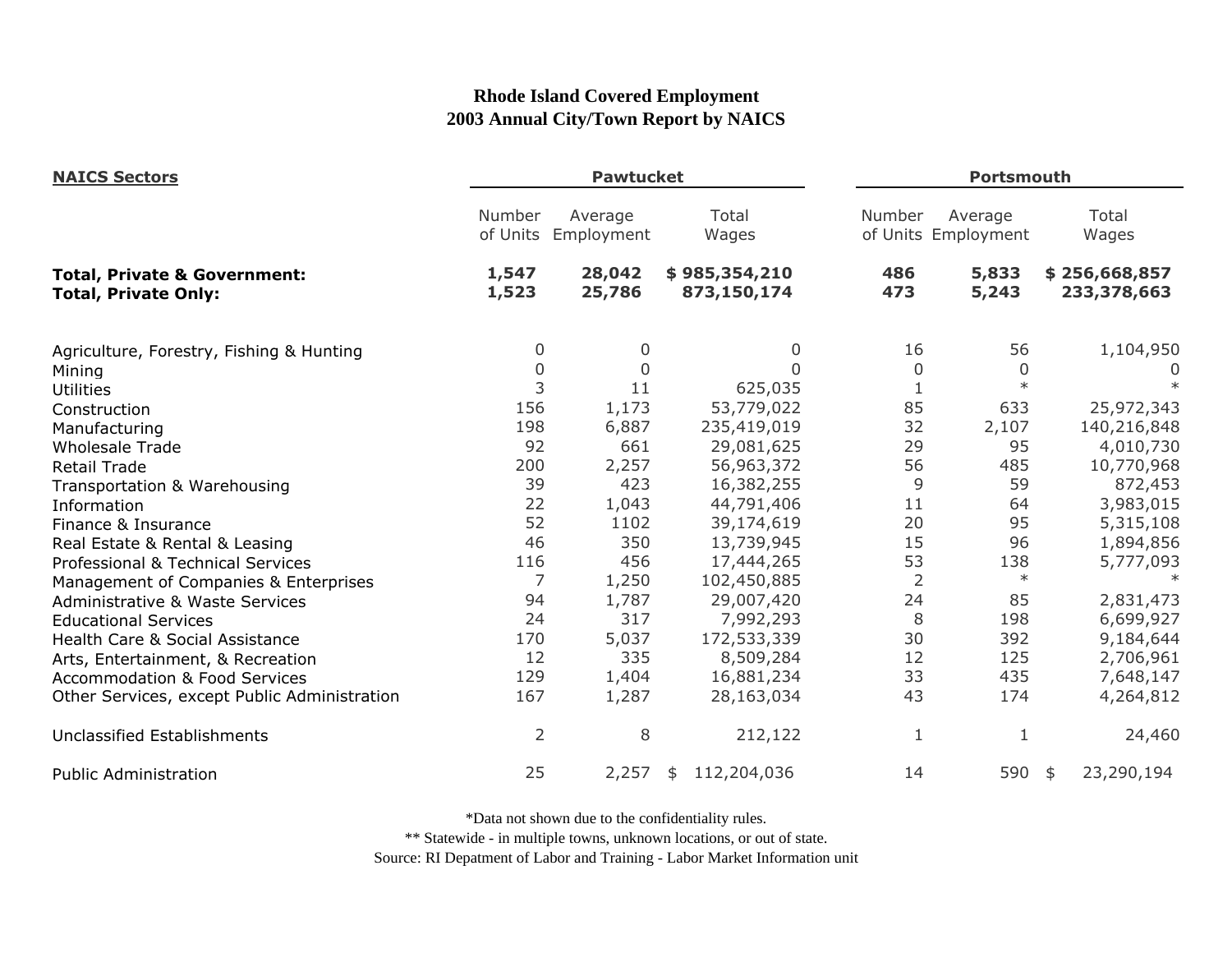| <b>NAICS Sectors</b>                                                   | <b>Providence</b>  |                       |                                  |                | <b>Richmond</b>                |                            |  |
|------------------------------------------------------------------------|--------------------|-----------------------|----------------------------------|----------------|--------------------------------|----------------------------|--|
|                                                                        | Number<br>of Units | Average<br>Employment | Total<br>Wages                   | Number         | Average<br>of Units Employment | Total<br>Wages             |  |
| <b>Total, Private &amp; Government:</b><br><b>Total, Private Only:</b> | 5,655<br>5,544     | 115,697<br>97,110     | \$4,811,203,775<br>3,918,602,994 | 128<br>119     | 1,899<br>1,307                 | \$61,244,032<br>34,419,178 |  |
| Agriculture, Forestry, Fishing & Hunting                               |                    | $\ast$                |                                  | 2              | $\ast$                         |                            |  |
| Mining                                                                 | $\overline{0}$     | 0                     | 0                                |                | $\ast$                         |                            |  |
| <b>Utilities</b>                                                       | $\overline{7}$     | 679                   | 49,144,331                       | $\mathbf 0$    | $\mathbf{0}$                   | $\Omega$                   |  |
| Construction                                                           | 296                | 3,048                 | 156,213,819                      | 17             | 61                             | 1,910,007                  |  |
| Manufacturing                                                          | 442                | 7,891                 | 245,067,582                      | 7              | 210                            | 8,531,667                  |  |
| <b>Wholesale Trade</b>                                                 | 294                | 2,571                 | 122,986,957                      | 8              | 30                             | 1,851,558                  |  |
| <b>Retail Trade</b>                                                    | 677                | 7,355                 | 165,052,509                      | 21             | 355                            | 7,366,872                  |  |
| Transportation & Warehousing                                           | 71                 | 780                   | 27,269,017                       | $\mathbf{1}$   | $\ast$                         |                            |  |
| Information                                                            | 134                | 4,084                 | 238,413,315                      | $\overline{2}$ | $\ast$                         |                            |  |
| Finance & Insurance                                                    | 321                | 6,720                 | 437,411,085                      | 5              | 53                             | 2,531,029                  |  |
| Real Estate & Rental & Leasing                                         | 197                | 1,438                 | 59,095,821                       | $\overline{4}$ | 13                             | 176,547                    |  |
| Professional & Technical Services                                      | 889                | 6,080                 | 332,693,441                      | 6              | 20                             | 611,213                    |  |
| Management of Companies & Enterprises                                  | 34                 | 1,827                 | 265,624,003                      | 0              | $\Omega$                       | $\Omega$                   |  |
| Administrative & Waste Services                                        | 336                | 7,709                 | 177,803,764                      | 8              | 50                             | 1,406,364                  |  |
| <b>Educational Services</b>                                            | 90                 | 9,759                 | 404,133,522                      | $\mathbf 0$    | $\mathbf{0}$                   |                            |  |
| Health Care & Social Assistance                                        | 553                | 23,403                | 954,747,459                      | 8              | 75                             | 2,079,444                  |  |
| Arts, Entertainment, & Recreation                                      | 58                 | 996                   | 24,383,530                       | 6              | 138                            | 1,770,352                  |  |
| <b>Accommodation &amp; Food Services</b>                               | 488                | 8,171                 | 134,347,935                      | 16             | 210                            | 2,549,319                  |  |
| Other Services, except Public Administration                           | 657                | 4,586                 | 123,786,857                      | 11             | 32                             | 800,657                    |  |
| <b>Unclassified Establishments</b>                                     | 6                  | $\ast$                | $\ast$                           | $\mathbf{0}$   | $\Omega$                       | $\Omega$                   |  |
| <b>Public Administration</b>                                           | 112                | 18,587 \$             | 892,600,781                      | 10             | 592                            | 26,824,854<br>\$           |  |

\*Data not shown due to the confidentiality rules.

\*\* Statewide - in multiple towns, unknown locations, or out of state.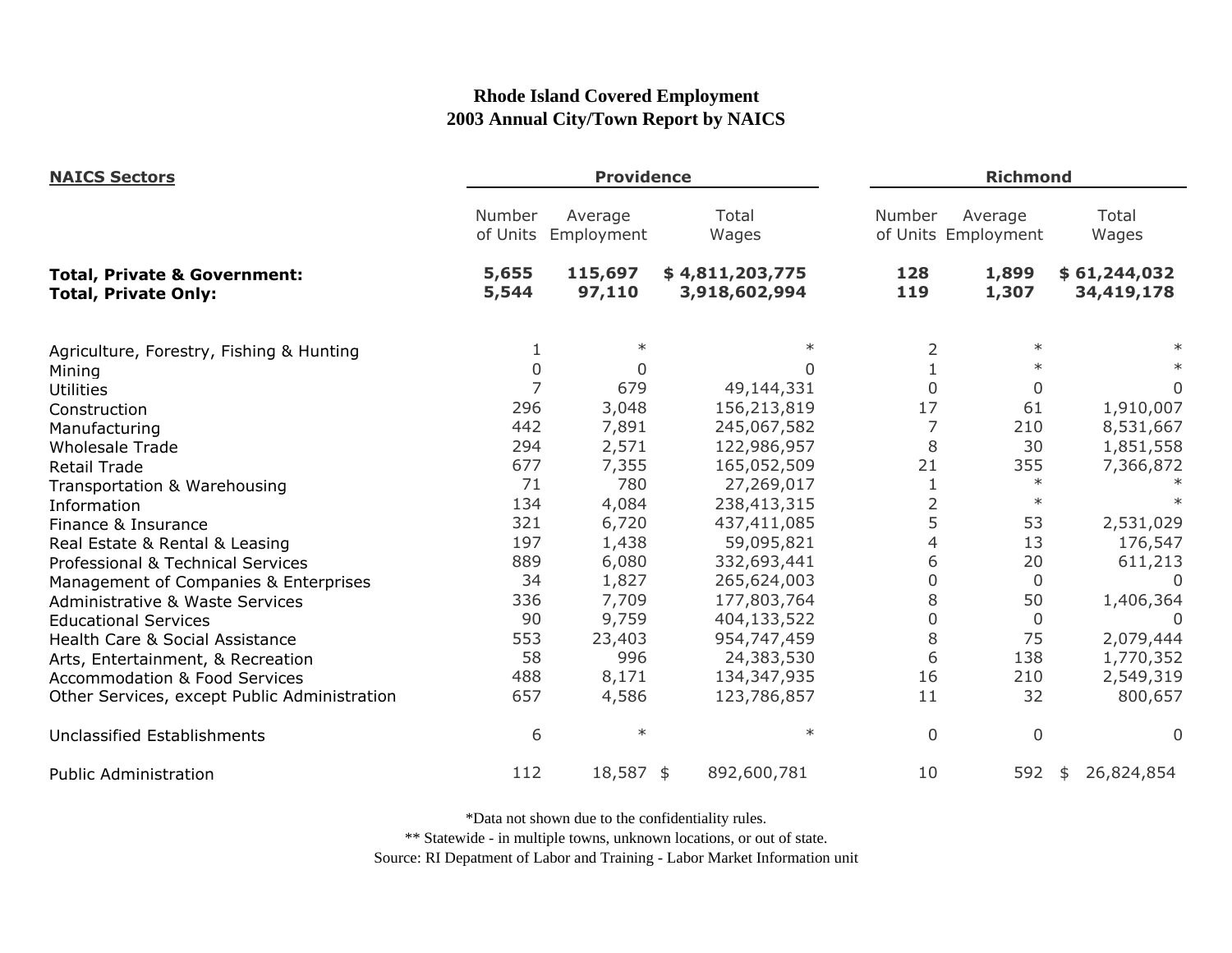| <b>NAICS Sectors</b>                                                   | <b>Scituate</b> |                                |                            |                | <b>Smithfield</b>              |  |                              |
|------------------------------------------------------------------------|-----------------|--------------------------------|----------------------------|----------------|--------------------------------|--|------------------------------|
|                                                                        | Number          | Average<br>of Units Employment | Total<br>Wages             | Number         | Average<br>of Units Employment |  | Total<br>Wages               |
| <b>Total, Private &amp; Government:</b><br><b>Total, Private Only:</b> | 250<br>240      | 1,790<br>1,098                 | \$64,040,270<br>29,108,252 | 750<br>734     | 11,527<br>10,933               |  | \$425,879,652<br>401,143,379 |
| Agriculture, Forestry, Fishing & Hunting                               | 9               | 14                             | 239,348                    |                | 6                              |  | 93,686                       |
| Mining                                                                 | 0               | $\Omega$                       |                            |                | $\ast$                         |  |                              |
| <b>Utilities</b>                                                       | $\overline{0}$  | $\mathbf 0$                    |                            | $\Omega$       | 0                              |  | $\Omega$                     |
| Construction                                                           | 53              | 140                            | 5,492,662                  | 122            | 857                            |  | 45,364,590                   |
| Manufacturing                                                          | 13              | 82                             | 2,331,803                  | 82             | 1,278                          |  | 48,652,416                   |
| <b>Wholesale Trade</b>                                                 | 18              | 39                             | 1,821,779                  | 71             | 737                            |  | 37,144,555                   |
| <b>Retail Trade</b>                                                    | 21              | 214                            | 4,240,878                  | 104            | 2,155                          |  | 46,609,546                   |
| Transportation & Warehousing                                           | 16              | 53                             | 1,487,391                  | 14             | 132                            |  | 4,444,794                    |
| Information                                                            | 7               | 32                             | 748,391                    | 12             | 128                            |  | 4,359,109                    |
| Finance & Insurance                                                    | 7               | 23                             | 685,170                    | 34             | 1,631                          |  | 111,170,984                  |
| Real Estate & Rental & Leasing                                         | 6               | 11                             | 298,779                    | 15             | 87                             |  | 3,366,420                    |
| Professional & Technical Services                                      | 23              | 60                             | 2,630,885                  | 60             | 228                            |  | 10,382,293                   |
| Management of Companies & Enterprises                                  | $\mathbf 0$     | $\mathbf{0}$                   | $\Omega$                   | 1              | $\ast$                         |  |                              |
| <b>Administrative &amp; Waste Services</b>                             | 22              | 115                            | 2,418,481                  | 40             | 226                            |  | 8,232,556                    |
| <b>Educational Services</b>                                            | 3               | 11                             | 312,686                    | 7              | 703                            |  | 30,710,346                   |
| Health Care & Social Assistance                                        | 17              | 180                            | 4,197,492                  | 45             | 1,178                          |  | 28,693,560                   |
| Arts, Entertainment, & Recreation                                      | $\mathbf 0$     | 0                              | 0                          | 8              | 51                             |  | 768,918                      |
| <b>Accommodation &amp; Food Services</b>                               | 9               | 71                             | 863,024                    | 61             | 1,260                          |  | 15,923,411                   |
| Other Services, except Public Administration                           | 21              | 52                             | 1,339,483                  | 58             | 263                            |  | 4,816,511                    |
| <b>Unclassified Establishments</b>                                     | 1               | 0                              | $\overline{0}$             | $\overline{2}$ | $\overline{2}$                 |  | 69296                        |
| <b>Public Administration</b>                                           | 11              | 693                            | 34,932,018<br>\$           | 16             | 594 \$                         |  | 24,736,273                   |

\*Data not shown due to the confidentiality rules.

\*\* Statewide - in multiple towns, unknown locations, or out of state.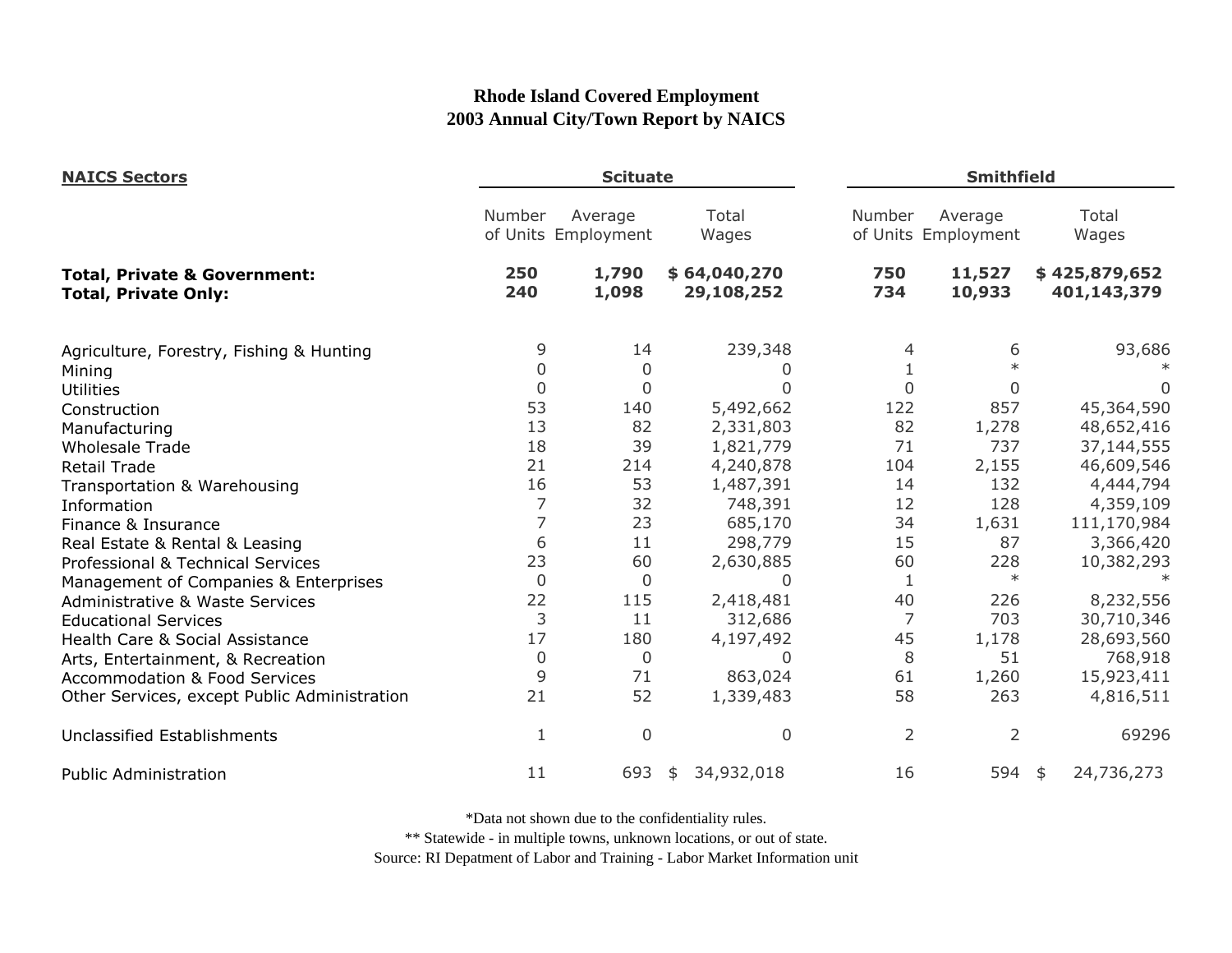| <b>NAICS Sectors</b>                                                   |                | <b>South Kingstown</b>         |                              |                | <b>Tiverton</b>                |                            |  |
|------------------------------------------------------------------------|----------------|--------------------------------|------------------------------|----------------|--------------------------------|----------------------------|--|
|                                                                        | Number         | Average<br>of Units Employment | Total<br>Wages               | Number         | Average<br>of Units Employment | Total<br>Wages             |  |
| <b>Total, Private &amp; Government:</b><br><b>Total, Private Only:</b> | 942<br>924     | 12,188<br>8,608                | \$421,381,055<br>275,168,704 | 388<br>373     | 2,536<br>2,076                 | \$72,483,299<br>57,088,633 |  |
| Agriculture, Forestry, Fishing & Hunting                               | 22             | 121<br>$\ast$                  | 3,711,139                    | 13             | 41                             | 538,467                    |  |
| Mining                                                                 | 1              | $\ast$                         |                              | 3              | 33<br>$\ast$                   | 1,340,217                  |  |
| <b>Utilities</b>                                                       | $\overline{2}$ |                                |                              |                |                                |                            |  |
| Construction                                                           | 109            | 383                            | 13,729,830                   | 48             | 179                            | 5,906,885                  |  |
| Manufacturing                                                          | 27             | 822                            | 40,221,543                   | 15             | 77                             | 1,945,552                  |  |
| <b>Wholesale Trade</b>                                                 | 74             | 634                            | 38,650,359                   | 26             | 104                            | 4,204,790                  |  |
| <b>Retail Trade</b>                                                    | 113            | 1,364                          | 34,039,320                   | 59             | 609                            | 17,967,118                 |  |
| Transportation & Warehousing                                           | 12             | 102                            | 1,665,631                    | 13             | 60                             | 1,493,098                  |  |
| Information                                                            | 19             | 157                            | 7,342,181                    | 4              | 3                              | 144,013                    |  |
| Finance & Insurance                                                    | 34             | 234                            | 11,267,968                   | 14             | 44                             | 1,524,664                  |  |
| Real Estate & Rental & Leasing                                         | 30             | 88                             | 2,747,423                    | 10             | 25                             | 752,045                    |  |
| Professional & Technical Services                                      | 90             | 346                            | 15,270,796                   | 39             | 145                            | 6,119,258                  |  |
| Management of Companies & Enterprises                                  | $\mathbf{1}$   | $\ast$                         | $\ast$                       | $\overline{2}$ | $\ast$                         | $\ast$                     |  |
| <b>Administrative &amp; Waste Services</b>                             | 61             | 245                            | 7,119,735                    | 30             | 73                             | 1,826,607                  |  |
| <b>Educational Services</b>                                            | 19             | 128                            | 2,829,648                    | 1              | $\ast$                         |                            |  |
| Health Care & Social Assistance                                        | 92             | 1,958                          | 63,882,399                   | 26             | 350                            | 8,406,126                  |  |
| Arts, Entertainment, & Recreation                                      | 29             | 215                            | 4,230,963                    | 5              | 16                             | 491,385                    |  |
| <b>Accommodation &amp; Food Services</b>                               | 94             | 1,056                          | 12,983,853                   | 24             | 174                            | 1,946,729                  |  |
| Other Services, except Public Administration                           | 101            | 742                            | 14,243,572                   | 44             | 143                            | 2,395,911                  |  |
| Unclassified Establishments                                            | 0              | $\mathbf 0$                    | $\Omega$                     | $\overline{0}$ | 0                              | $\Omega$                   |  |
| <b>Public Administration</b>                                           | 19             | 3,580                          | 146,212,351<br>\$            | 16             | 460                            | 15,394,666<br>\$           |  |

\*Data not shown due to the confidentiality rules.

\*\* Statewide - in multiple towns, unknown locations, or out of state.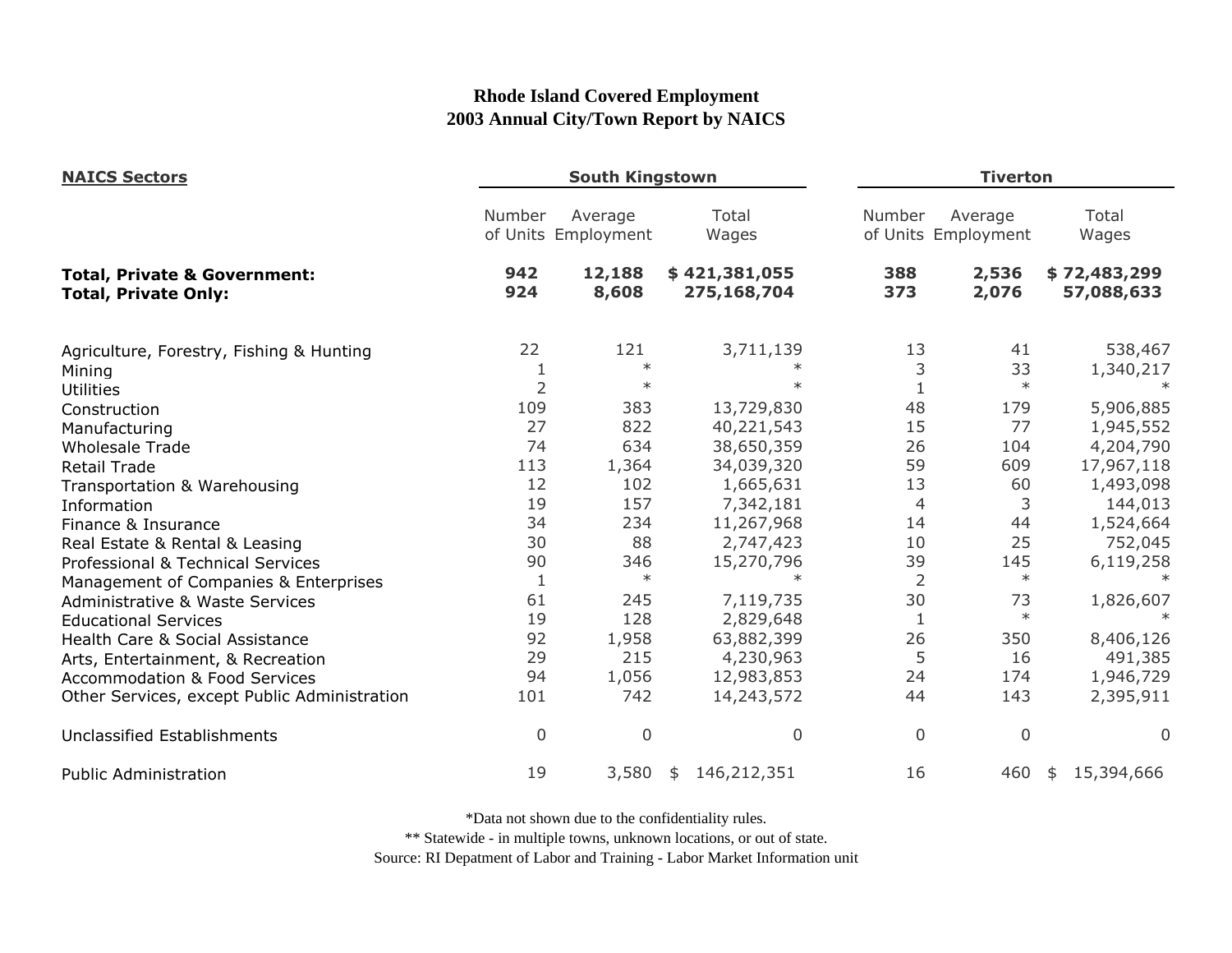| <b>NAICS Sectors</b>                                                   |                | <b>Warren</b>                  |                              |                | <b>Warwick</b>                 |                                  |  |  |
|------------------------------------------------------------------------|----------------|--------------------------------|------------------------------|----------------|--------------------------------|----------------------------------|--|--|
|                                                                        | Number         | Average<br>of Units Employment | Total<br>Wages               | Number         | Average<br>of Units Employment | Total<br>Wages                   |  |  |
| <b>Total, Private &amp; Government:</b><br><b>Total, Private Only:</b> | 369<br>360     | 4,072<br>3,949                 | \$116,020,091<br>110,406,547 | 3,208<br>3,174 | 51,641<br>47,108               | \$1,686,891,700<br>1,477,548,502 |  |  |
| Agriculture, Forestry, Fishing & Hunting                               | 2              | $\ast$                         |                              | 2              | $\ast$                         |                                  |  |  |
| Mining                                                                 | $\Omega$       | $\Omega$                       | 0                            | $\mathbf{1}$   | $\ast$                         |                                  |  |  |
| <b>Utilities</b>                                                       | $\mathbf 0$    | $\Omega$                       | $\Omega$                     | $\overline{2}$ | $\ast$                         |                                  |  |  |
| Construction                                                           | 41             | 132                            | 3,963,752                    | 296            | 1,942                          | 87,590,215                       |  |  |
| Manufacturing                                                          | 48             | 1,195                          | 42,235,740                   | 218            | 5,176                          | 200,222,556                      |  |  |
| <b>Wholesale Trade</b>                                                 | 20             | 186                            | 11,417,083                   | 271            | 1,831                          | 81,318,862                       |  |  |
| <b>Retail Trade</b>                                                    | 50             | 282                            | 5,494,449                    | 474            | 8,839                          | 202,065,472                      |  |  |
| Transportation & Warehousing                                           | 11             | 362                            | 7,689,470                    | 104            | 2,527                          | 77,638,633                       |  |  |
| Information                                                            | 4              | 46                             | 1,096,777                    | 43             | 591                            | 28,582,114                       |  |  |
| Finance & Insurance                                                    | 14             | 100                            | 4,764,239                    | 194            | 2,891                          | 148,971,991                      |  |  |
| Real Estate & Rental & Leasing                                         | 9              | 23                             | 598,046                      | 127            | 1,362                          | 44,603,929                       |  |  |
| Professional & Technical Services                                      | 20             | 71                             | 2,782,140                    | 350            | 1,523                          | 69,363,650                       |  |  |
| Management of Companies & Enterprises                                  | $\overline{2}$ | $\ast$                         | $\ast$                       | 11             | 1,326                          | 75,471,295                       |  |  |
| <b>Administrative &amp; Waste Services</b>                             | 22             | 140                            | 3,381,974                    | 186            | 2,941                          | 65,071,793                       |  |  |
| <b>Educational Services</b>                                            | 5              | 55                             | 1,551,151                    | 30             | 775                            | 22,719,394                       |  |  |
| Health Care & Social Assistance                                        | 32             | 561                            | 14,922,331                   | 323            | 7,797                          | 254,408,268                      |  |  |
| Arts, Entertainment, & Recreation                                      | 5              | 23                             | 342,080                      | 34             | 531                            | 9,056,584                        |  |  |
| <b>Accommodation &amp; Food Services</b>                               | 39             | 635                            | 7,193,669                    | 243            | 5,281                          | 71,548,622                       |  |  |
| Other Services, except Public Administration                           | 39             | 134                            | 2,740,545                    | 268            | 1,750                          | 37,922,589                       |  |  |
| Unclassified Establishments                                            | $\mathbf 0$    | 0                              | $\Omega$                     | 3              | $\overline{2}$                 | 61,671                           |  |  |
| <b>Public Administration</b>                                           | 10             | $122$ \$                       | 5,613,544                    | 35             | $4,533$ \$                     | 209,343,198                      |  |  |

\*Data not shown due to the confidentiality rules.

\*\* Statewide - in multiple towns, unknown locations, or out of state.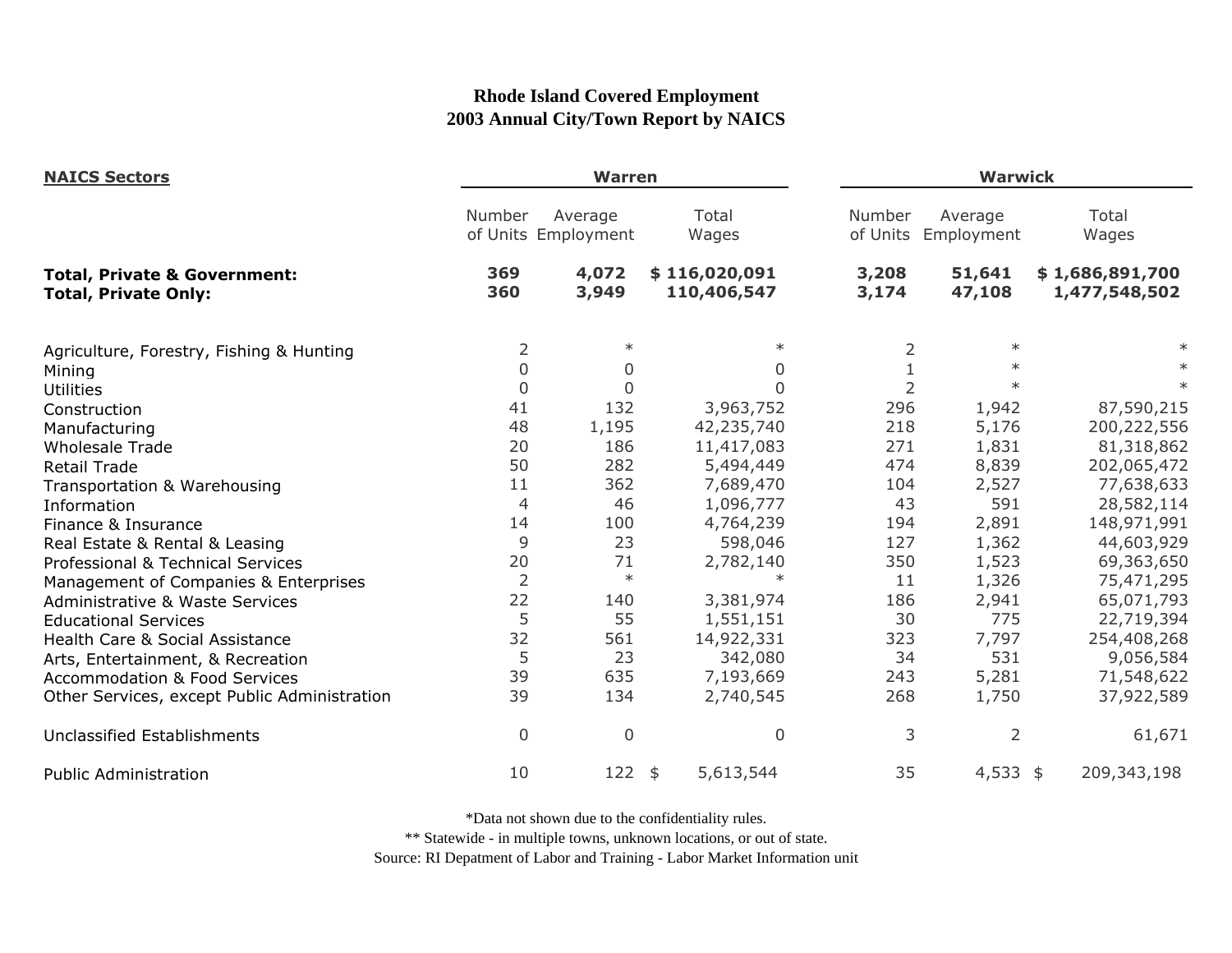| <b>NAICS Sectors</b>                                                   | Westerly       |                                |                              |                | <b>West Greenwich</b>          |                              |  |
|------------------------------------------------------------------------|----------------|--------------------------------|------------------------------|----------------|--------------------------------|------------------------------|--|
|                                                                        | Number         | Average<br>of Units Employment | Total<br>Wages               | Number         | Average<br>of Units Employment | Total<br>Wages               |  |
| <b>Total, Private &amp; Government:</b><br><b>Total, Private Only:</b> | 835<br>811     | 9,840<br>8,848                 | \$289,434,324<br>251,869,396 | 178<br>170     | 3,756<br>3,274                 | \$264,197,520<br>248,474,827 |  |
| Agriculture, Forestry, Fishing & Hunting                               | 3              | 10                             | 162,805                      | 3              | 3                              | 34,044                       |  |
| Mining                                                                 | $\overline{2}$ | $\ast$                         |                              | $\Omega$       | 0                              |                              |  |
| <b>Utilities</b>                                                       | $\overline{2}$ | $\ast$                         |                              | $\mathbf 0$    | $\Omega$                       |                              |  |
| Construction                                                           | 105            | 397                            | 14,944,539                   | 40             | 270                            | 16,526,185                   |  |
| Manufacturing                                                          | 31             | 844                            | 36,994,630                   | 11             | 1096                           | 86,723,502                   |  |
| <b>Wholesale Trade</b>                                                 | 24             | 58                             | 2,892,936                    | 18             | 240                            | 14,308,246                   |  |
| <b>Retail Trade</b>                                                    | 139            | 2,206                          | 47,243,169                   | 8              | 63                             | 1,181,080                    |  |
| Transportation & Warehousing                                           | 11             | 33                             | 780,094                      | 9              | 169                            | 6,846,773                    |  |
| Information                                                            | 11             | 238                            | 10,362,943                   | 4              | 8                              | 435,549                      |  |
| Finance & Insurance                                                    | 30             | 309                            | 12,243,126                   | 4              | 31                             | 2,909,850                    |  |
| Real Estate & Rental & Leasing                                         | 23             | 121                            | 2,329,124                    | 6              | 41                             | 1,538,184                    |  |
| Professional & Technical Services                                      | 68             | 195                            | 6,552,738                    | 20             | 1005                           | 111,881,295                  |  |
| Management of Companies & Enterprises                                  | $\overline{2}$ | $\ast$                         | $\ast$                       | $\Omega$       | $\Omega$                       | $\Omega$                     |  |
| Administrative & Waste Services                                        | 43             | 129                            | 2,500,429                    | 18             | 56                             | 1,606,634                    |  |
| <b>Educational Services</b>                                            | 6              | 55                             | 947,129                      | $\overline{2}$ | $\ast$                         |                              |  |
| Health Care & Social Assistance                                        | 100            | 1,903                          | 66,040,803                   | 8              | 73                             | 1,615,736                    |  |
| Arts, Entertainment, & Recreation                                      | 30             | 257                            | 5,458,631                    | $\overline{2}$ | $\ast$                         |                              |  |
| <b>Accommodation &amp; Food Services</b>                               | 95             | 1,315                          | 19,379,317                   | 12             | 168                            | 2,028,793                    |  |
| Other Services, except Public Administration                           | 90             | 469                            | 7,810,624                    | 9              | 18                             | 346,374                      |  |
| Unclassified Establishments                                            | 3              | 4                              | 245,165                      | 0              | $\mathbf 0$                    | $\Omega$                     |  |
| <b>Public Administration</b>                                           | 25             | 993                            | 37,564,928<br>$\frac{1}{2}$  | 9              | 482                            | 15,722,693<br>\$             |  |

\*Data not shown due to the confidentiality rules.

\*\* Statewide - in multiple towns, unknown locations, or out of state.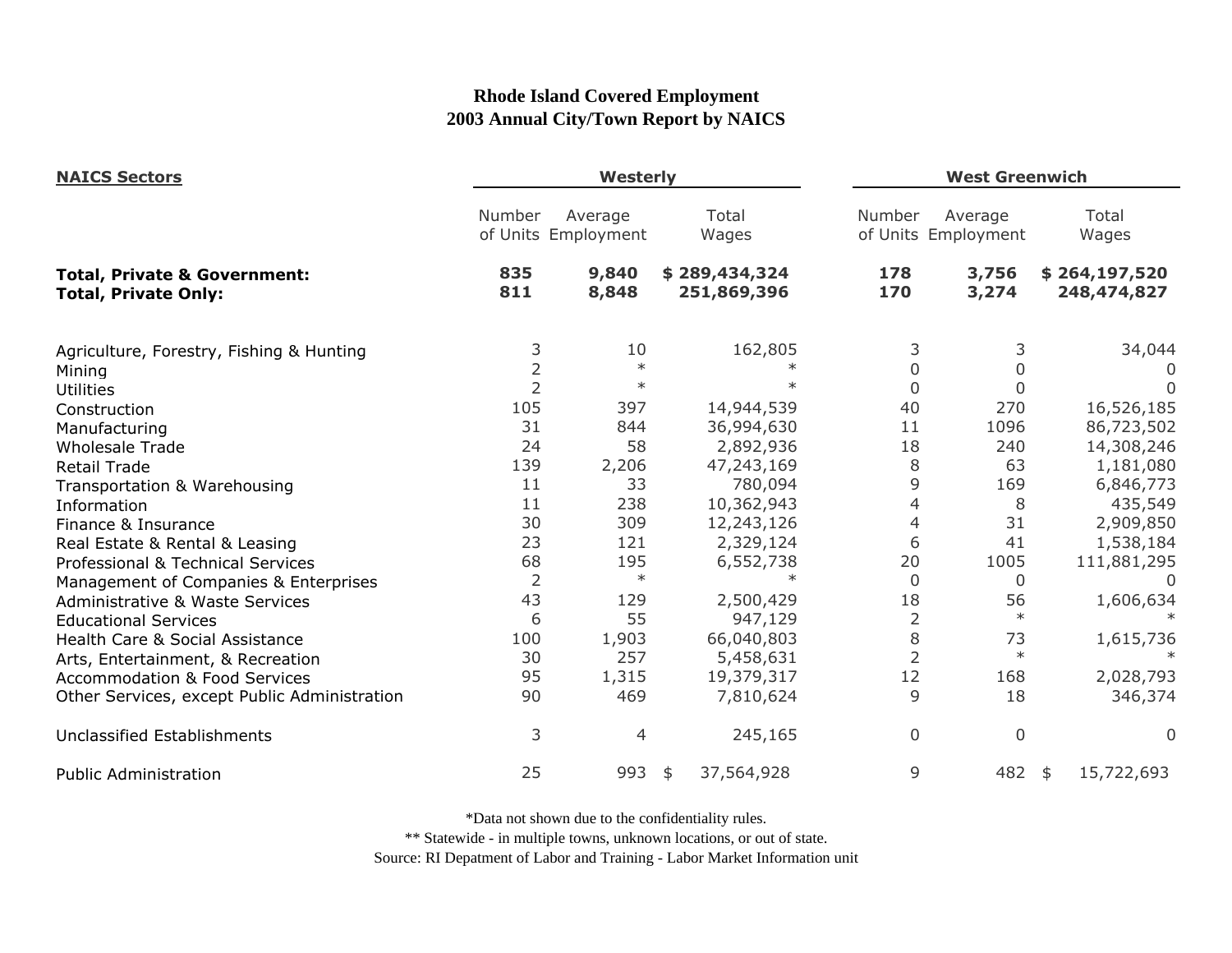| <b>NAICS Sectors</b>                                                   | <b>West Warwick</b> |                                |                              |            | Woonsocket                     |                              |  |
|------------------------------------------------------------------------|---------------------|--------------------------------|------------------------------|------------|--------------------------------|------------------------------|--|
|                                                                        | Number              | Average<br>of Units Employment | Total<br>Wages               | Number     | Average<br>of Units Employment | Total<br>Wages               |  |
| <b>Total, Private &amp; Government:</b><br><b>Total, Private Only:</b> | 629<br>613          | 9,444<br>8,490                 | \$317,263,139<br>276,007,840 | 864<br>845 | 14,977<br>13,366               | \$527,576,359<br>460,596,815 |  |
| Agriculture, Forestry, Fishing & Hunting                               | 0                   | 0                              | 0                            |            | $\ast$                         |                              |  |
| Mining                                                                 | $\mathbf{1}$        | $\ast$                         | $\ast$                       | $\Omega$   | 0                              | 0                            |  |
| <b>Utilities</b>                                                       | $\mathbf 0$         | 0                              | 0                            |            | $\ast$                         | $\ast$                       |  |
| Construction                                                           | 80                  | 310                            | 9,975,389                    | 71         | 370                            | 13,092,457                   |  |
| Manufacturing                                                          | 48                  | 1,883                          | 75,557,908                   | 82         | 1,608                          | 63,816,556                   |  |
| <b>Wholesale Trade</b>                                                 | 37                  | 356                            | 14,833,830                   | 53         | 270                            | 12,842,797                   |  |
| <b>Retail Trade</b>                                                    | 103                 | 1,290                          | 33,931,170                   | 130        | 2,055                          | 45,951,740                   |  |
| Transportation & Warehousing                                           | 12                  | 348                            | 12,455,648                   | 14         | 770                            | 21,971,546                   |  |
| Information                                                            | 5                   | 618                            | 26,779,261                   | 6          | 50                             | 2,199,055                    |  |
| Finance & Insurance                                                    | 20                  | 1025                           | 41,109,446                   | 31         | 275                            | 12,253,829                   |  |
| Real Estate & Rental & Leasing                                         | 21                  | 65                             | 1,556,705                    | 30         | 138                            | 4,910,201                    |  |
| Professional & Technical Services                                      | 37                  | 192                            | 10,782,570                   | 65         | 207                            | 8,588,502                    |  |
| Management of Companies & Enterprises                                  | 1                   | $\ast$                         | $\ast$                       | 6          | 1,698                          | 130,305,018                  |  |
| <b>Administrative &amp; Waste Services</b>                             | 35                  | 195                            | 4,070,925                    | 40         | 466                            | 11,740,005                   |  |
| <b>Educational Services</b>                                            | 10                  | 73                             | 1,322,459                    | 12         | 361                            | 10,594,870                   |  |
| Health Care & Social Assistance                                        | 49                  | 755                            | 21,684,878                   | 102        | 3,228                          | 95,575,836                   |  |
| Arts, Entertainment, & Recreation                                      | 10                  | 63                             | 1,192,213                    | 10         | 79                             | 1,607,776                    |  |
| <b>Accommodation &amp; Food Services</b>                               | 68                  | 923                            | 11,044,820                   | 96         | 1,161                          | 12,843,022                   |  |
| Other Services, except Public Administration                           | 82                  | 391                            | 8,127,661                    | 100        | 574                            | 9,523,163                    |  |
| Unclassified Establishments                                            | $\overline{0}$      | $\mathbf 0$                    | $\mathbf 0$                  | 1          | $\overline{2}$                 | 122386                       |  |
| <b>Public Administration</b>                                           | 17                  | 954                            | 41,255,299<br>\$             | 20         | $1,611$ \$                     | 66,979,544                   |  |

\*Data not shown due to the confidentiality rules.

\*\* Statewide - in multiple towns, unknown locations, or out of state.